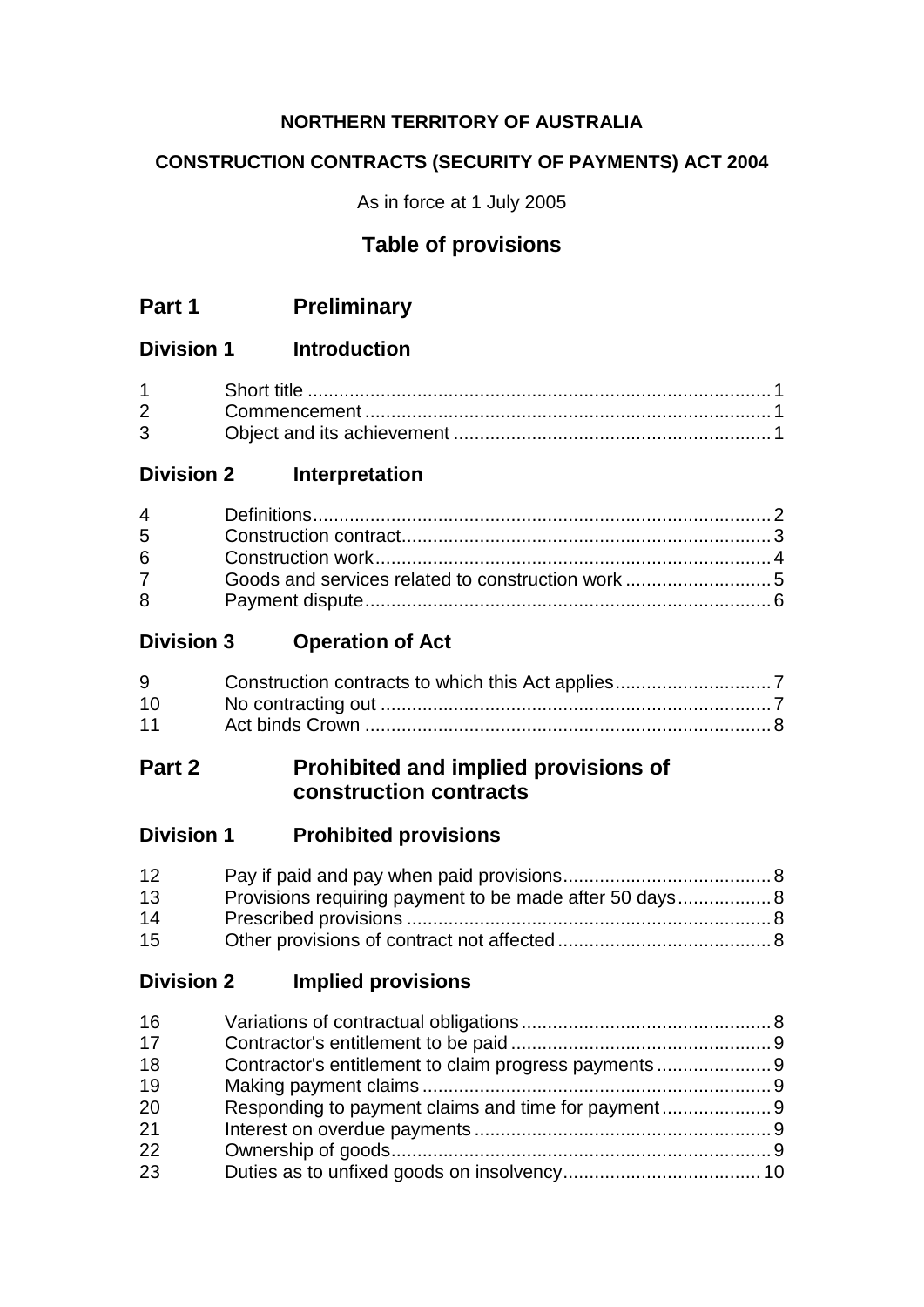| 24<br>25                               |                                                                                                                                          |  |
|----------------------------------------|------------------------------------------------------------------------------------------------------------------------------------------|--|
| Part 3                                 | <b>Adjudication of disputes</b>                                                                                                          |  |
| <b>Division 1</b>                      | <b>Object of adjudication</b>                                                                                                            |  |
| 26                                     |                                                                                                                                          |  |
| <b>Division 2</b>                      | <b>Starting adjudication</b>                                                                                                             |  |
| 27<br>28<br>29<br>30<br>31<br>32       | Appointment of adjudicator in absence of agreed appointment 12<br>Disqualification of adjudicator on grounds of conflict of interest  13 |  |
| <b>Division 3</b>                      | <b>Adjudication process</b>                                                                                                              |  |
| 33<br>34<br>35<br>36<br>37<br>38<br>39 | Evidentiary value of certificates of completion and amounts                                                                              |  |
| <b>Division 4</b>                      | <b>Effect of determinations</b>                                                                                                          |  |
| 40<br>41<br>42<br>43                   | Progress payment under determination to be on account  19                                                                                |  |
| <b>Division 5</b>                      | <b>Enforcing determinations</b>                                                                                                          |  |
| 44<br>45                               | Contractor may suspend obligations for principal's                                                                                       |  |
| <b>Division 6</b>                      | <b>General</b>                                                                                                                           |  |
| 46<br>47<br>48                         |                                                                                                                                          |  |
|                                        | ii.<br>Construction Contracts (Security of Payments) Act 2004                                                                            |  |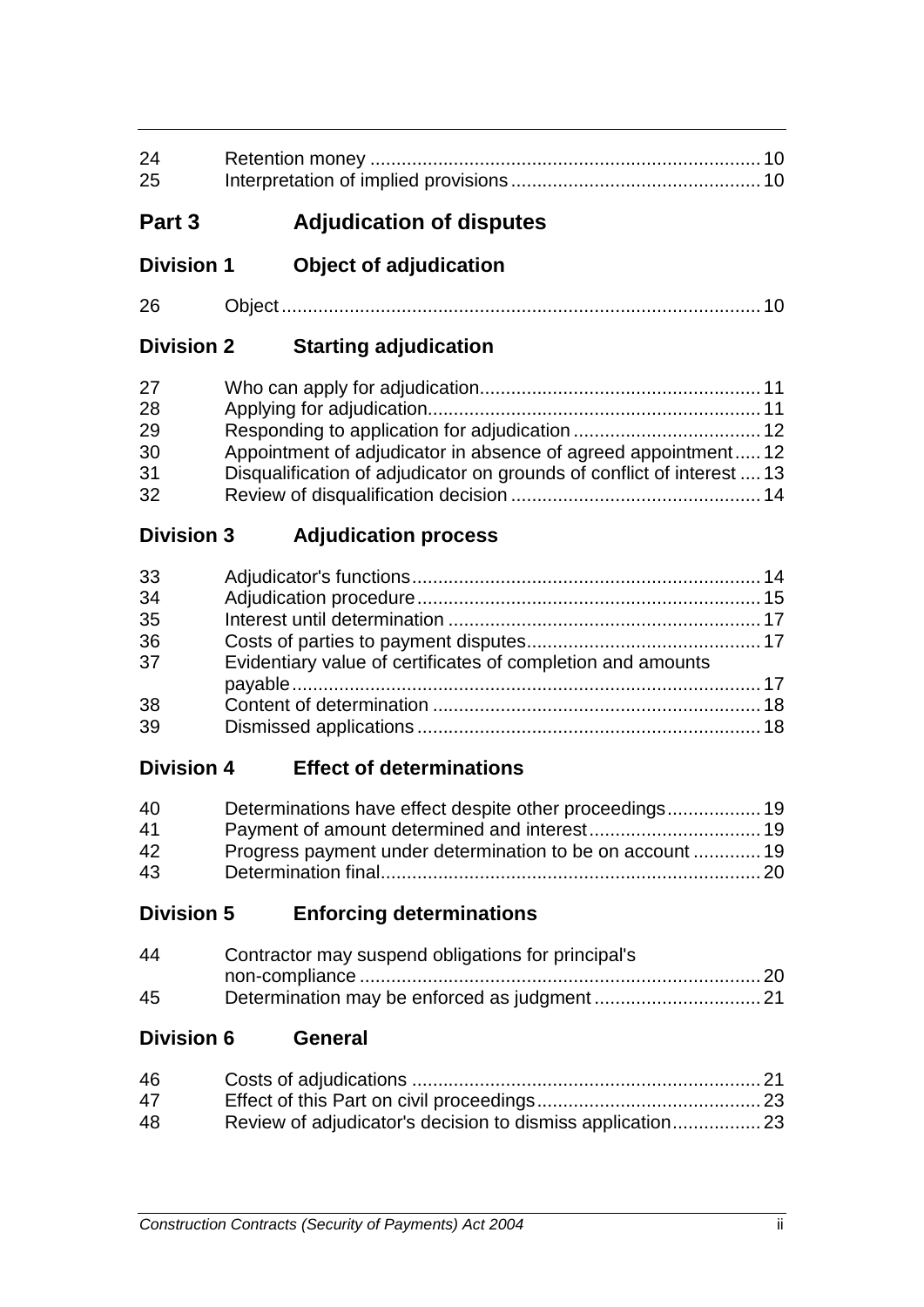# **Part 4 Administration**

# **Division 1 Construction Contracts Registrar**

| 49 |                                                         |  |
|----|---------------------------------------------------------|--|
| 50 | Provisions relating to appointment of non-public sector |  |
|    |                                                         |  |
| 51 |                                                         |  |

# **Division 2 Adjudicators and prescribed appointers**

| 52 |                                                                  |  |
|----|------------------------------------------------------------------|--|
| 53 |                                                                  |  |
| 54 |                                                                  |  |
| 55 | Adjudicators' and prescribed appointers' rates to be published26 |  |

## **Division 3 Miscellaneous provisions**

| 56 |  |
|----|--|
| 57 |  |

# **Part 5 Reviews of decisions**

| 58 |  |
|----|--|
| 59 |  |
| 60 |  |
| 61 |  |
| 62 |  |

# **Part 6 Miscellaneous provisions**

| 63 |  |
|----|--|
| 64 |  |
| 65 |  |

# **Part 7 Repeals**

| 66 |  |  |
|----|--|--|
|----|--|--|

# **Schedule Implied provisions**

### **ENDNOTES**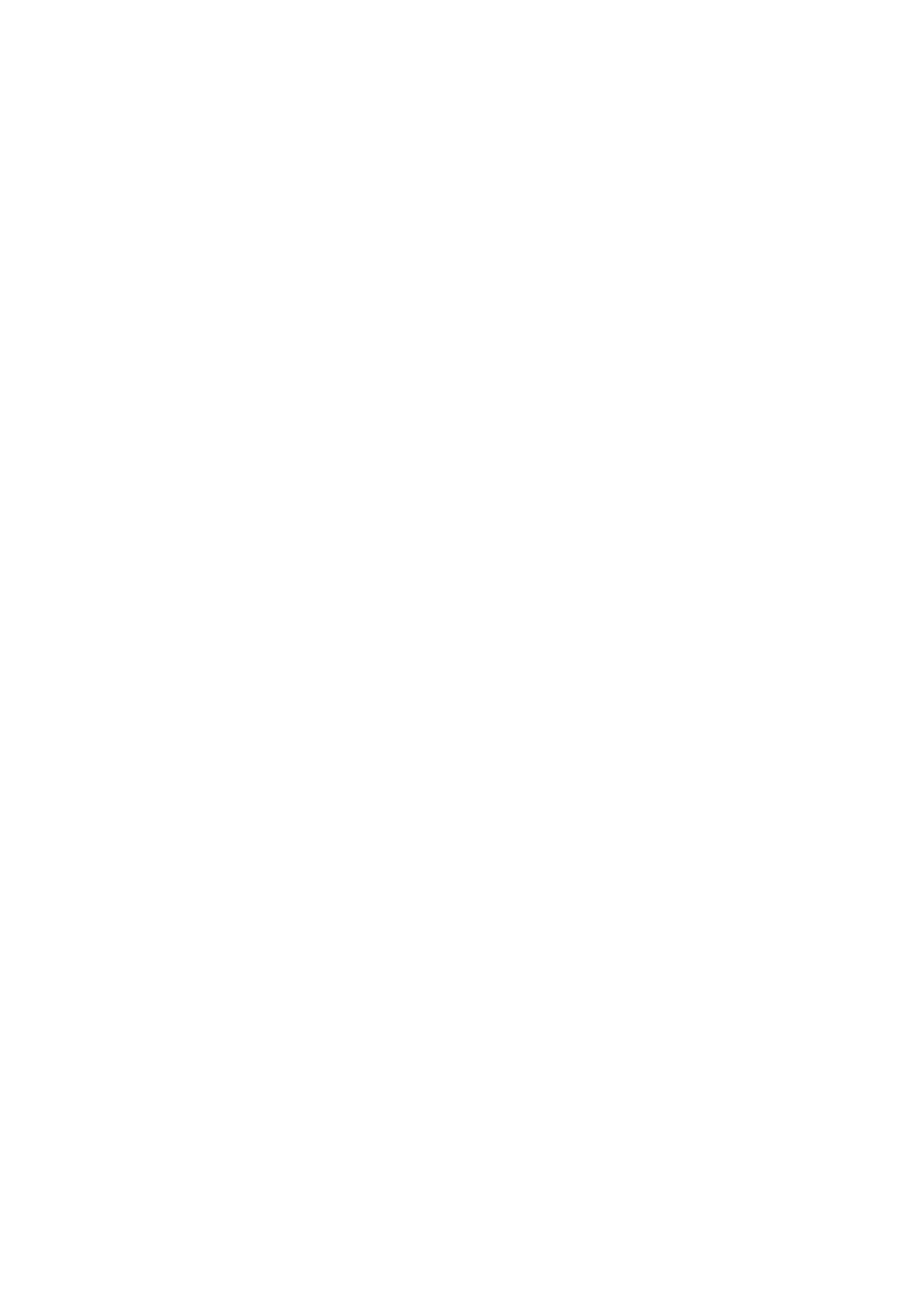# **NORTHERN TERRITORY OF AUSTRALIA**

As in force at 1 July 2005 \_\_\_\_\_\_\_\_\_\_\_\_\_\_\_\_\_\_\_\_

\_\_\_\_\_\_\_\_\_\_\_\_\_\_\_\_\_\_\_\_

## **CONSTRUCTION CONTRACTS (SECURITY OF PAYMENTS) ACT 2004**

### **An Act to secure payments under construction contracts and provide for the adjudication of disputes about payments under construction contracts, and for related purposes**

## **Part 1 Preliminary**

### **Division 1 Introduction**

### **1 Short title**

This Act may be cited as the *Construction Contracts (Security of Payments) Act 2004*.

### **2 Commencement**

This Act comes into operation on the date, or respective dates, fixed by the Administrator by notice in the *Gazette*.

### **3 Object and its achievement**

- (1) The object of this Act is to promote security of payments under construction contracts.
- (2) The object of this Act is to be achieved by:
	- (a) facilitating timely payments between the parties to construction contracts;
	- (b) providing for the rapid resolution of payment disputes arising under construction contracts; and
	- (c) providing mechanisms for the rapid recovery of payments under construction contracts.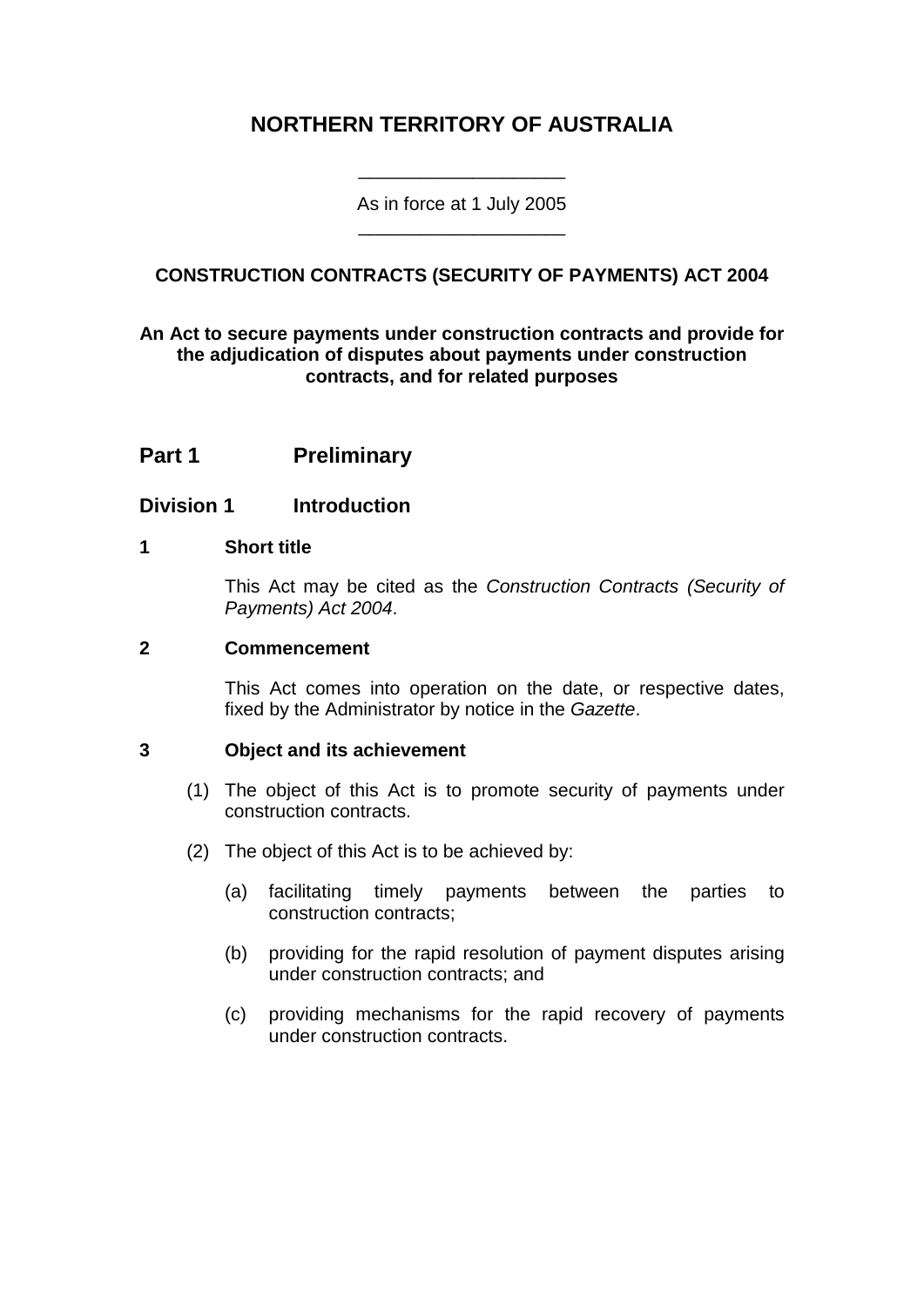## **Division 2 Interpretation**

### **4 Definitions**

In this Act, unless the contrary intention appears:

*adjudication* means the adjudication of a payment dispute under Part 3.

*applicant*, for an adjudication, means the person who, under section 28, makes application for the adjudication.

*appointed adjudicator*, for a payment dispute, means the registered adjudicator who, having been appointed under Part 3 to adjudicate the dispute, has been served with the application for adjudication.

#### *civil works* includes:

- (a) a road, railway, tramway, aircraft runway, canal, waterway, harbour, port or marina;
- (b) a line or cable for electricity or telecommunications;
- (c) a pipeline for water, gas, oil, sewage or other material;
- (d) a path, pavement, ramp, tunnel, slipway, dam, well, aqueduct, drain, levee, seawall or retaining wall; and
- (e) any works, apparatus, fittings, machinery or plant associated with any works mentioned in paragraph (a), (b), (c) or (d).

*contractor* has the meaning in section 5(1).

*construction contract* has the meaning in section 5.

*construction work* has the meaning in section 6.

*determination* means a determination made on an adjudication under Part 3 of the merits of a payment dispute.

*goods*, in relation to construction work, has the meaning in section 7(1).

*obligations*, of a contractor under a construction contract, means the obligations mentioned in section 5(1) the contractor has under the contract.

*on-site services*, in relation to construction work, has the meaning in section 7(3).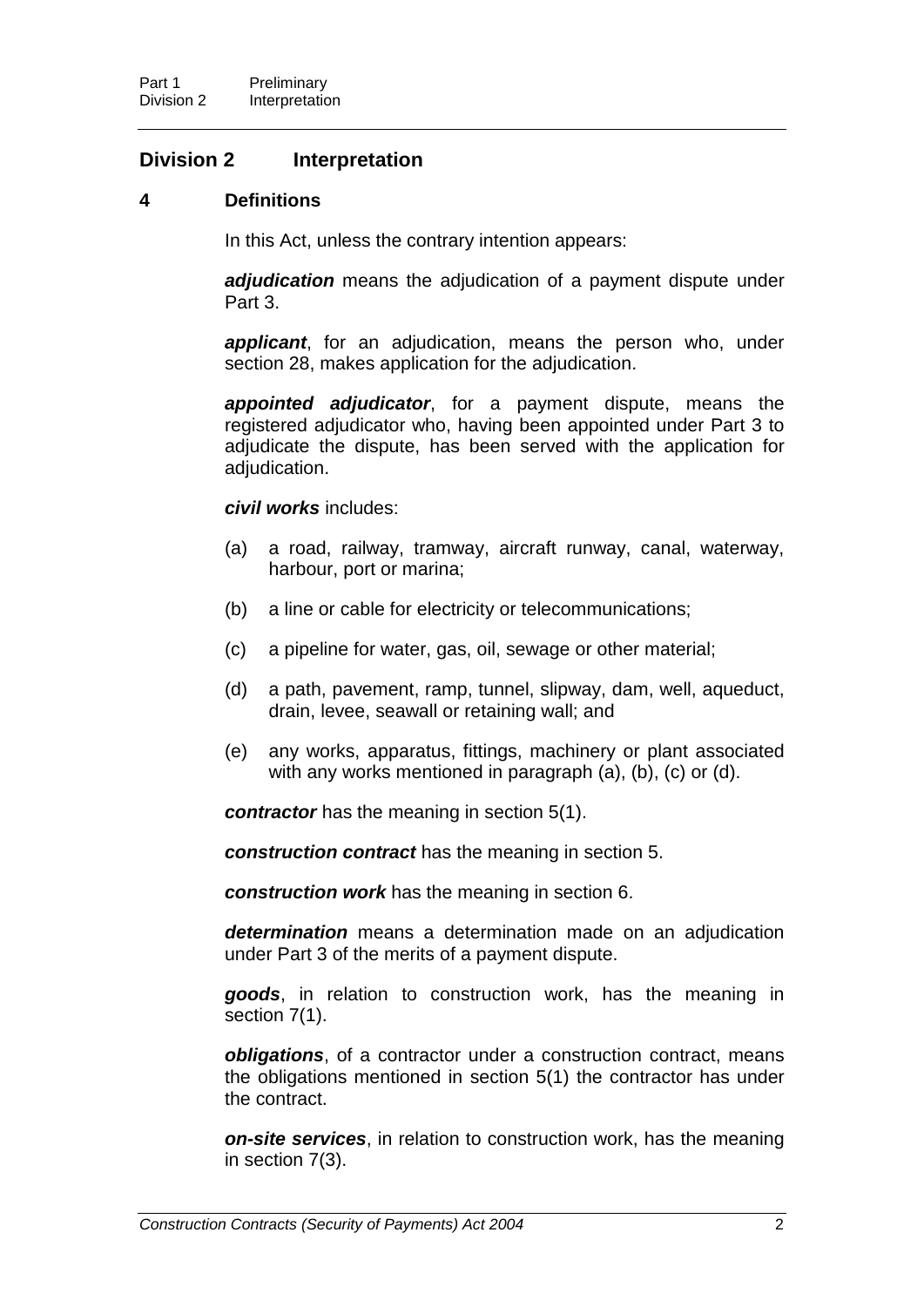*party*, to an adjudication, means the applicant and any person on whom an application for the adjudication is served.

**payment claim** means a claim made under a construction contract:

- (a) by the contractor to the principal for payment of an amount in relation to the performance by the contractor of its obligations under the contract; or
- (b) by the principal to the contractor for payment of an amount in relation to the performance or non-performance by the contractor of its obligations under the contract.

*payment dispute* has the meaning in section 8.

*prescribed appointer* means a person prescribed as such by the Regulations.

*principal*, for a construction contract, means the party to whom the contractor is bound under the contract.

*professional services*, in relation to construction work, has the meaning in section 7(2).

*registered adjudicator* means a natural person registered as such under section 52.

*Registrar* means the Construction Contracts Registrar appointed under section 49.

*Regulations* means the Regulations made under this Act.

*site in the Territory* means a site in the Territory, whether on land or off-shore.

*working day* means a day other than a Saturday or Sunday or a public holiday within the meaning of the *Public Holidays Act*.

#### **5 Construction contract**

- (1) A construction contract is a contract (whether or not in writing) under which a person (the *contractor*) has one or more of the following obligations:
	- (a) to carry out construction work;
	- (b) to supply to the site where construction work is being carried out any goods that are related to construction work;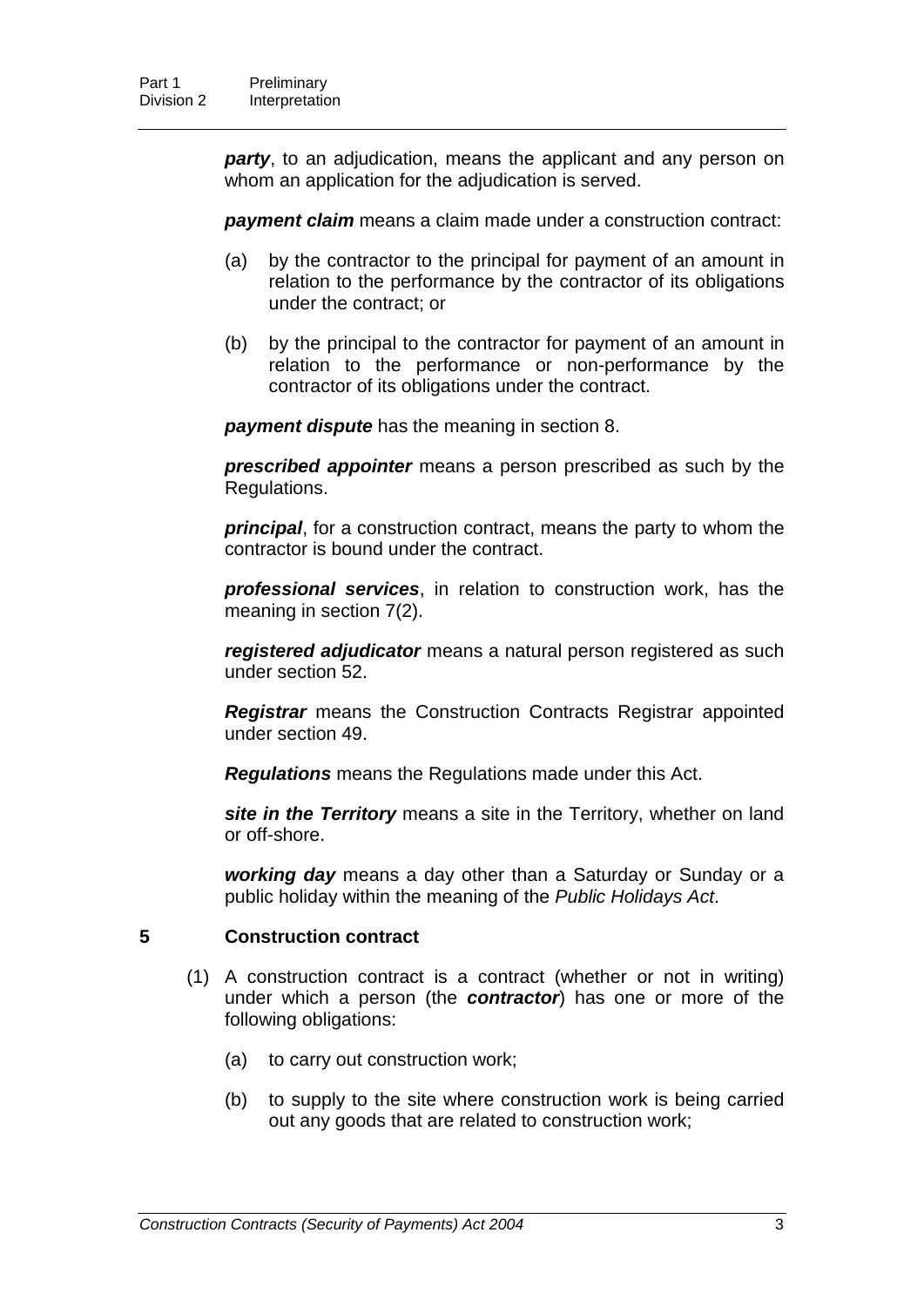- (c) to provide, on or off the site where construction work is being carried out, professional services that are related to the construction work;
- (d) to provide, on the site where construction work is being carried out, on-site services that are related to the construction work.
- (2) In Part 3, a construction contract includes:
	- (a) a contract modified under section 13; and
	- (b) a contract in which a provision is implied under Part 2, Division 2.

### **6 Construction work**

- (1) Construction work is any of the following work on a site in the Territory:
	- (a) reclaiming land, draining land or preventing the subsidence, movement or erosion of land;
	- (b) installing, altering, repairing, restoring, maintaining, extending, dismantling, demolishing or removing any works, apparatus, fittings, machinery or plant associated with any work mentioned in paragraph (a);
	- (c) constructing the whole or a part of any civil works, or a building or structure, that forms or will form (whether permanently or not and whether or not in the Territory), part of land or the seabed (whether above or below it);
	- (d) fixing or installing on or in anything mentioned in paragraph (c) any fittings forming, or to form, (whether or not permanently) part of the thing, including:
		- (i) fittings for electricity, gas, water, fuel oil, air, sanitation, irrigation, telecommunications, air-conditioning, heating, ventilation, fire protection, cleaning, the security of the thing or the safety of people; and
		- (ii) lifts, escalators, insulation, furniture or furnishings;
	- (e) altering, repairing, restoring, maintaining, extending, dismantling, demolishing or removing anything mentioned in paragraph (c) or any fittings described in paragraph (d) that form part of the thing;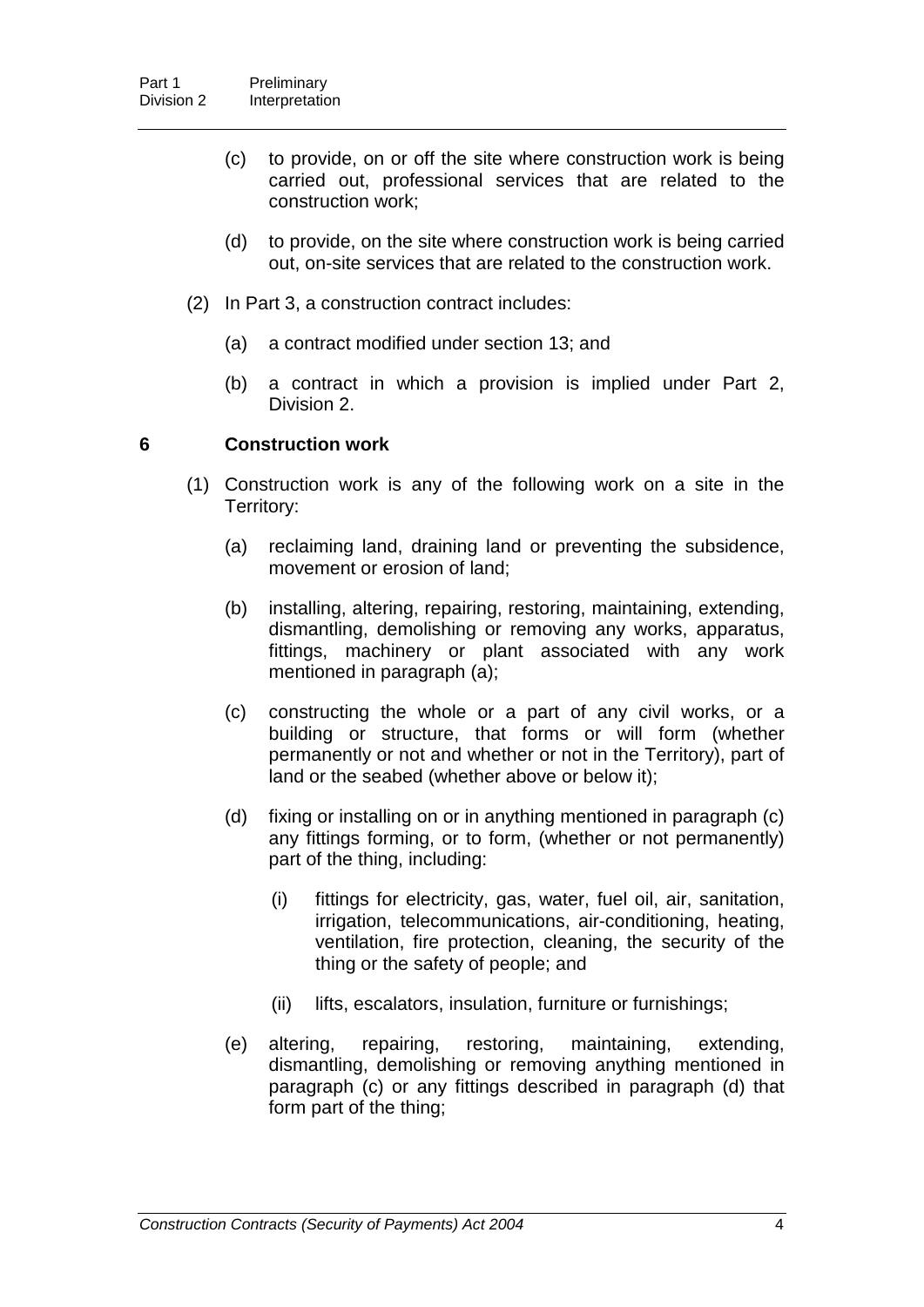- (f) any work that is preparatory to, necessary for, an integral part of or for the completion of any work mentioned in paragraph (a), (b), (c), (d) or (e), including:
	- (i) site or earthworks, excavating, earthmoving, tunnelling or boring;
	- (ii) laying foundations;
	- (iii) erecting, maintaining or dismantling temporary works, a temporary building or a temporary structure, including a crane or other lifting equipment and scaffolding;
	- (iv) cleaning, painting, decorating or treating any surface; and
	- (v) site restoration or landscaping;
- (g) any work that is prescribed by the Regulations to be construction work for this Act.
- (2) However, construction work does not include any of the following work on a site in the Territory:
	- (a) drilling for the purposes of discovering or extracting oil or natural gas, whether or not on land;
	- (b) constructing a shaft, pit or quarry, or drilling, for the purposes of discovering or extracting any mineral bearing or other substance;
	- (c) constructing, installing, altering, repairing, restoring, maintaining, extending, dismantling, demolishing or removing wholly artistic works including sculptures, installations and murals;
	- (d) work prescribed by the Regulations not to be construction work for this Act.
- (3) In addition, construction work does not include constructing the whole or part of any watercraft.

### **7 Goods and services related to construction work**

- (1) Goods are related to construction work if they are:
	- (a) materials or components (whether or not pre-fabricated) that will form part of anything mentioned in section 6(1)(b) or (c) or of any fittings mentioned in section 6(1)(d);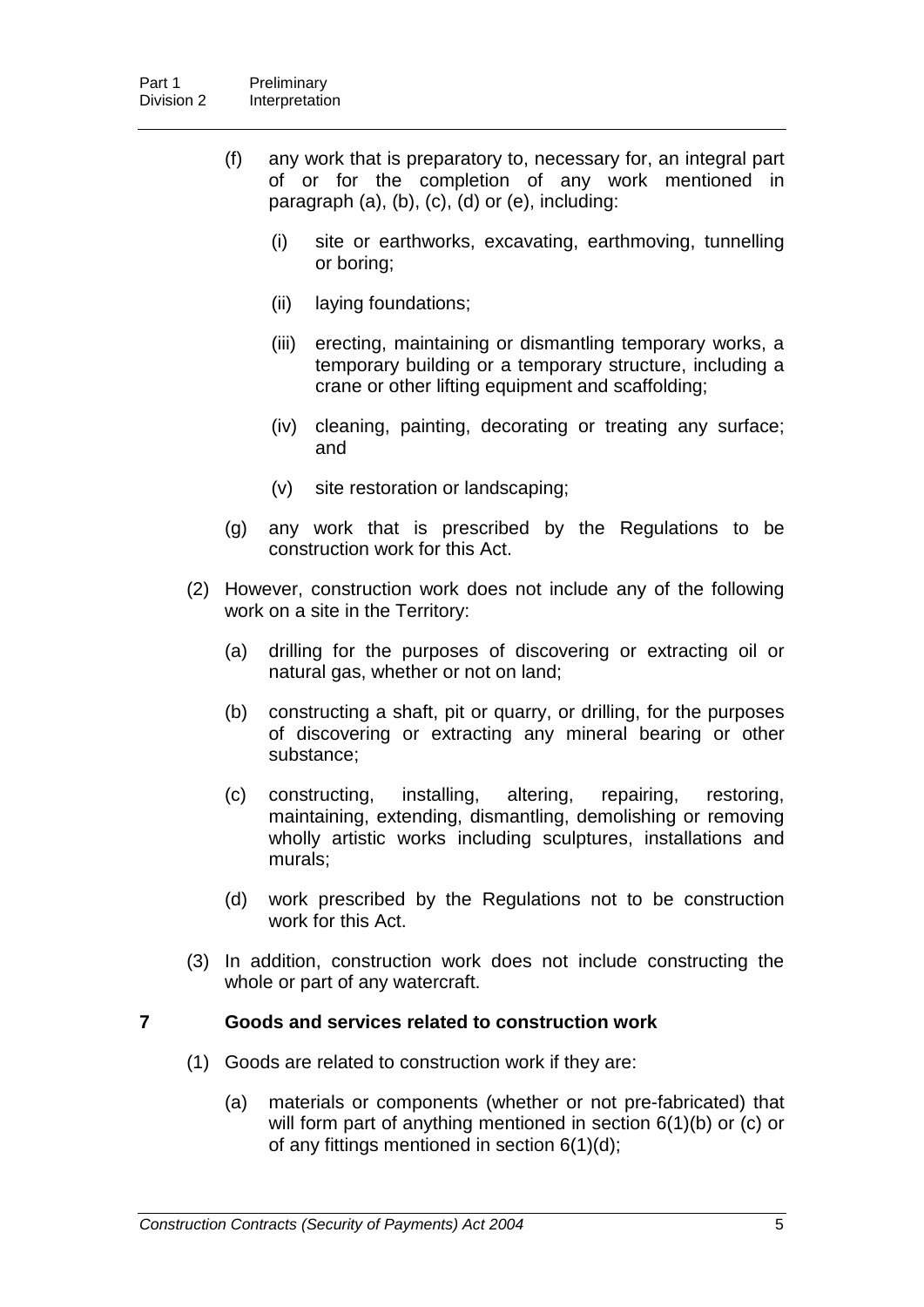- (b) any fittings mentioned in section 6(1)(d) (whether or not pre-fabricated);
- (c) plant or materials (whether supplied by sale, hire or otherwise) for use in connection with the carrying out of the construction work at the site of the construction work; or
- (d) goods prescribed by the Regulations to be goods related to construction work for this Act.
- (2) Professional services are related to construction work if they are:
	- (a) services that are provided by a profession and that relate directly to construction work or to assessing its feasibility (whether or not it proceeds), including surveying, planning, costing, testing, architectural, design, plan drafting, engineering, quantity surveying and project management services, but not including accounting, financial or legal services; or
	- (b) services that are provided by a profession that are prescribed by the Regulations to be professional services related to construction work for this Act.
- (3) On-site services are related to construction work if they are services (other than professional services):
	- (a) that relate directly to construction work, including providing labour to carry out construction work; or
	- (b) prescribed by the Regulations to be on-site services related to construction work for this Act.
- (4) The Regulations may prescribe goods, professional services or on-site services that are not related to construction work for this Act.

### **8 Payment dispute**

A payment dispute arises if:

- (a) when the amount claimed in a payment claim is due to be paid under the contract, the amount has not been paid in full or the claim has been rejected or wholly or partly disputed;
- (b) when an amount retained by a party under the contract is due to be paid under the contract, the amount has not been paid; or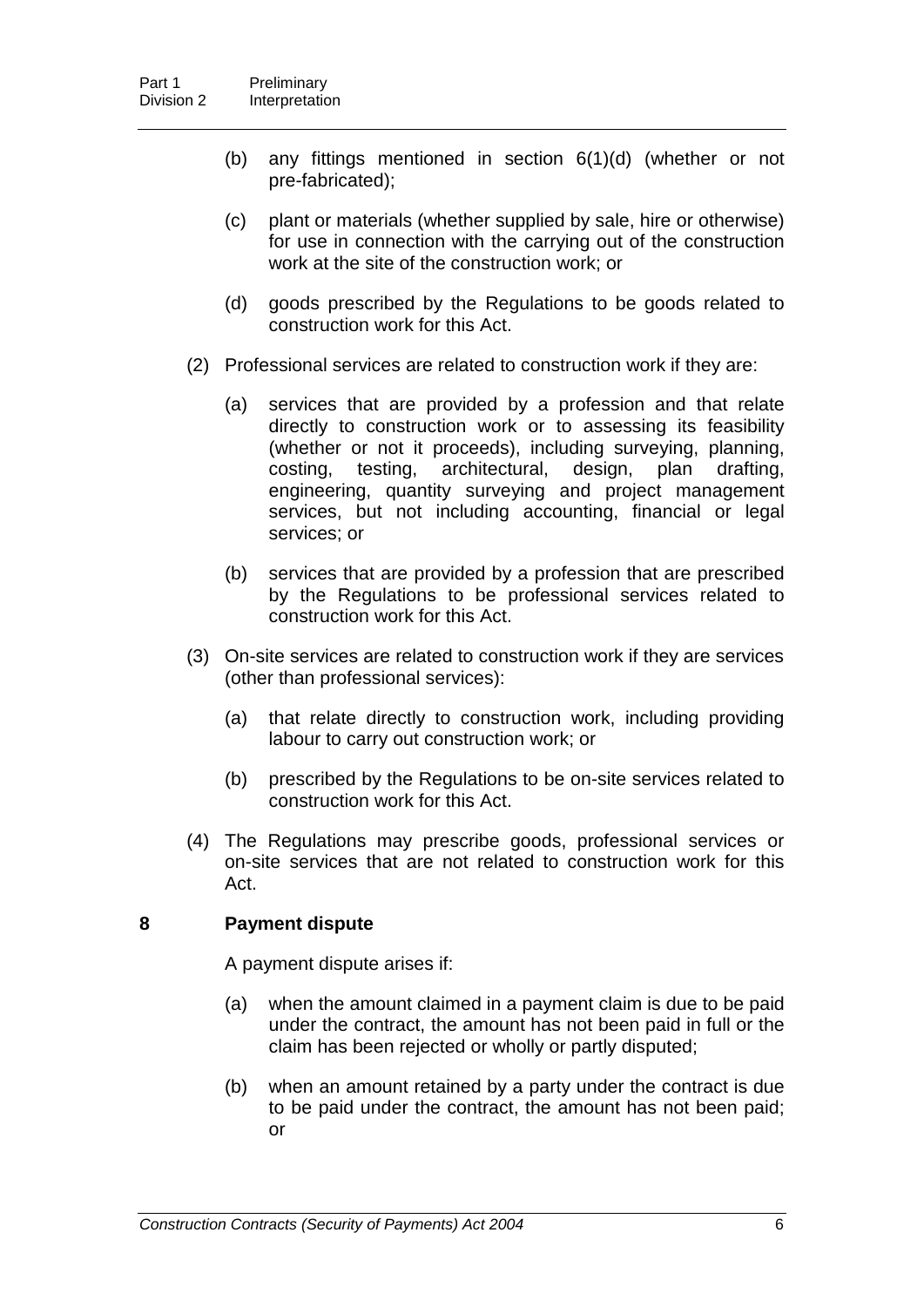(c) when any security held by a party under the contract is due to be returned under the contract, the security has not been returned.

### **Division 3 Operation of Act**

### **9 Construction contracts to which this Act applies**

- (1) This Act applies to a construction contract entered into after the commencement of this section.
- (2) This Act applies to a construction contract:
	- (a) irrespective of whether it is written or oral or partly written and partly oral;
	- (b) irrespective of where it is entered into; and
	- (c) irrespective of whether it is expressed to be governed by the law of a place other than the Territory.
- (3) This Act does not apply to a construction contract to the extent to which it contains provisions under which a party is bound to carry out construction work, or to supply goods or services that are related to construction work, as a prescribed employee of the party for whom the work is to be carried out or to whom the goods or services are to be supplied.
- (4) This Act, or a provision of this Act, does not apply to a construction contract, or a class of construction contracts, prescribed by the Regulations as a contract or class of contracts to which this Act, or that provision, does not apply.
- (5) In this section:

*prescribed employee* means an employee subject to an award or a certified agreement made under the *Workplace Relations Act 1996* of the Commonwealth.

### **10 No contracting out**

- (1) A provision in an agreement or arrangement (whether a construction contract or not and whether in writing or not) that purports to exclude, modify or restrict the operation of this Act has no effect.
- (2) A provision in an agreement or arrangement that has no effect because of subsection (1) does not prejudice or affect the operation of other provisions of the agreement or arrangement.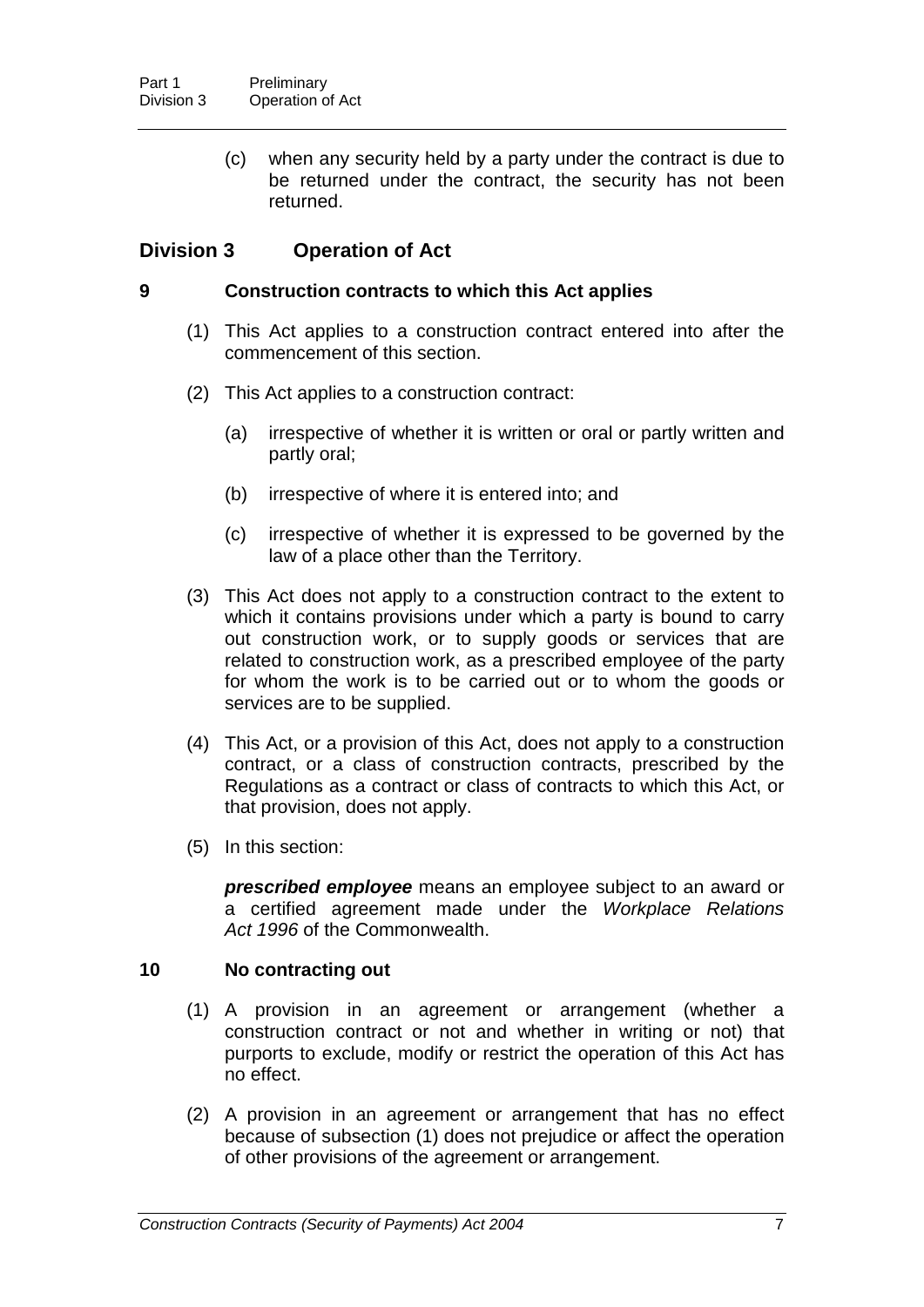(3) Any purported waiver (whether in a construction contract or not and whether or not in writing) of an entitlement under this Act has no effect.

### **11 Act binds Crown**

This Act binds the Crown in right of the Territory and, to the extent the legislative power of the Legislative Assembly permits, the Crown in all its other capacities.

# **Part 2 Prohibited and implied provisions of construction contracts**

### **Division 1 Prohibited provisions**

### **12 Pay if paid and pay when paid provisions**

A provision in a construction contract has no effect if it purports to make the liability of a party (*party A*) to pay an amount under the contract to another party contingent (whether directly or indirectly) on party A being paid an amount by another person (whether or not a party).

### **13 Provisions requiring payment to be made after 50 days**

A provision in a construction contract that purports to require a payment to be made more than 50 days after the payment is claimed must be read as being amended to require the payment to be made within 28 days after it is claimed.

#### **14 Prescribed provisions**

A provision in a construction contract has no effect if it is a provision that is prescribed by the Regulations to be a prohibited provision.

### **15 Other provisions of contract not affected**

A provision in a construction contract that has no effect because of section 12 or 14 or that is modified under section 13 does not prejudice or affect the operation of other provisions of the contract.

### **Division 2 Implied provisions**

### **16 Variations of contractual obligations**

The provisions in the Schedule, Division 1 are implied in a construction contract that does not have a written provision about variations of the contractor's obligations under the contract.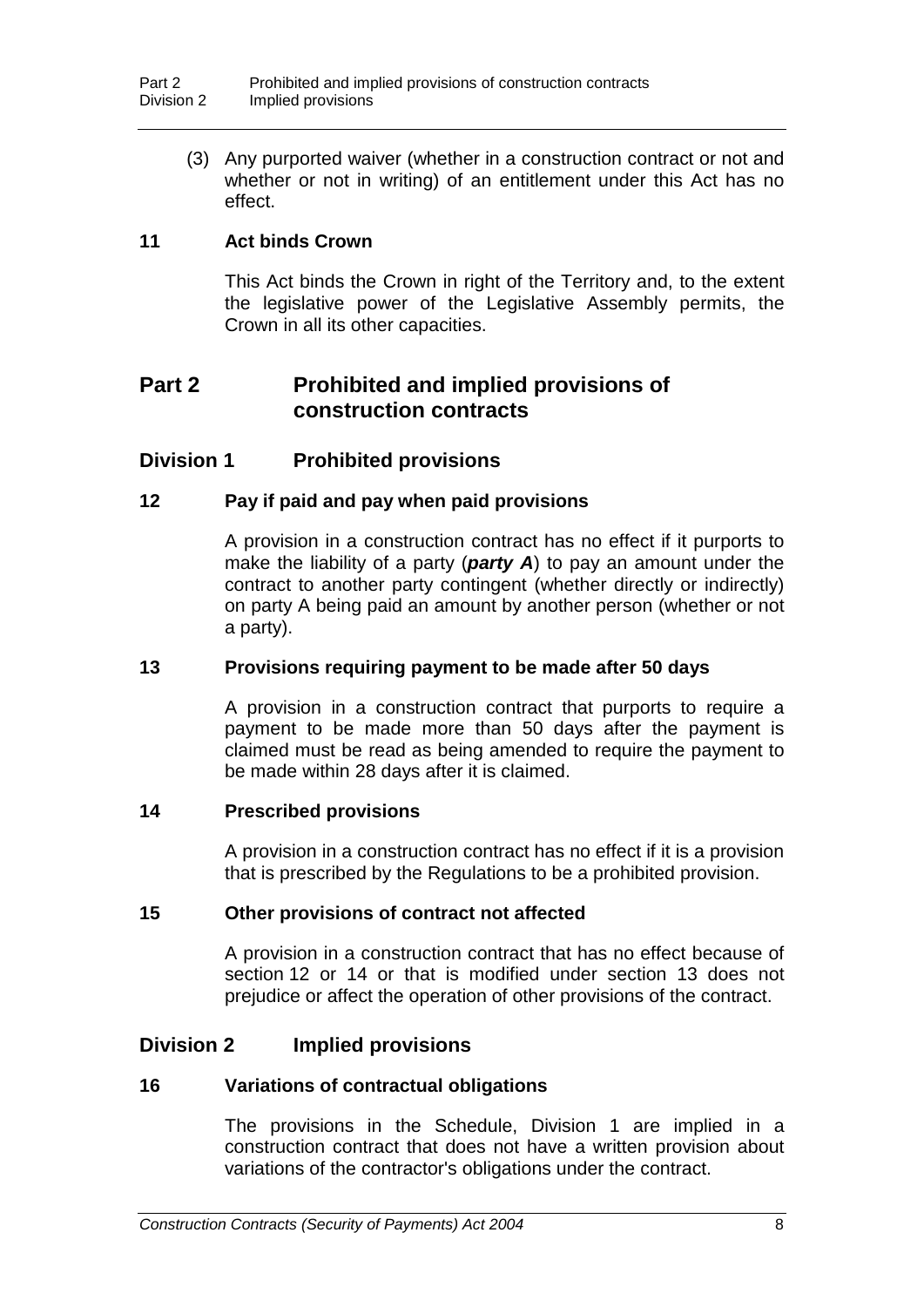### **17 Contractor's entitlement to be paid**

The provisions in the Schedule, Division 2 are implied in a construction contract that does not have a written provision about the amount, or a way of determining the amount, that the contractor is entitled to be paid for the obligations the contractor performs.

### **18 Contractor's entitlement to claim progress payments**

The provisions in the Schedule, Division 3 are implied in a construction contract that does not have a written provision about whether or not the contractor is able to make a claim to the principal for a progress payment for the obligations under the contract the contractor has performed.

### **19 Making payment claims**

The provisions in the Schedule, Division 4 are implied in a construction contract that does not have a written provision about how a party must make a claim to another party for payment.

### **20 Responding to payment claims and time for payment**

The provisions in the Schedule, Division 5 about the following matters are implied in a construction contract that does not have a written provision about the matter:

- (a) when and how a party must respond to a payment claim made by another party;
- (b) by when a payment must be made.

#### **21 Interest on overdue payments**

The provisions in the Schedule, Division 6 are implied in a construction contract that does not have a written provision about interest to be paid on any payment that is not made at the time required by the contract.

#### **22 Ownership of goods**

The provisions in the Schedule, Division 7 are implied in a construction contract that does not have a written provision about when the ownership of goods passes from the contractor for goods that are:

- (a) related to construction work; and
- (b) supplied to the site of the construction work by the contractor under its obligations under the contract.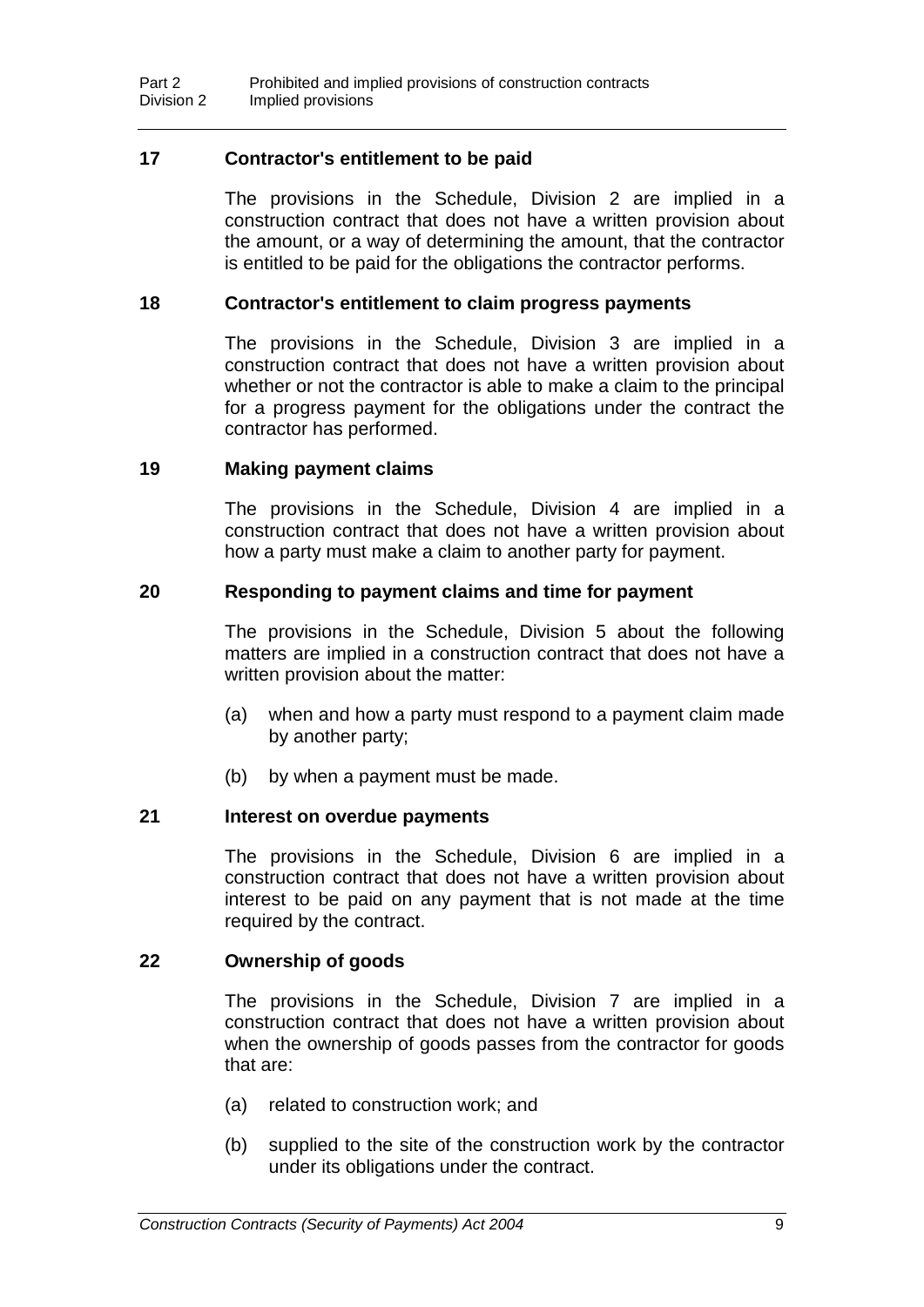### **23 Duties as to unfixed goods on insolvency**

The provisions in the Schedule, Division 8 are implied in a construction contract that does not have a written provision about what must happen to unfixed goods of a kind mentioned in section 22 if either of the following persons becomes insolvent:

- (a) the principal;
- (b) a person for whom, directly or indirectly, the principal is performing construction work or to whom, directly or indirectly, the principal is supplying goods or services that are related to construction work.

### **24 Retention money**

The provisions in the Schedule, Division 9 are implied in a construction contract that does not have a written provision about the status of an amount retained by the principal for the performance by the contractor of its obligations under the contract.

### **25 Interpretation of implied provisions**

The *Interpretation Act* and sections 4 to 8 (inclusive) of this Act apply to the interpretation of a provision that is implied in a construction contract under this Part despite any provision in a construction contract to the contrary.

## **Part 3 Adjudication of disputes**

### **Division 1 Object of adjudication**

### **26 Object**

The object of an adjudication of a payment dispute is to determine the dispute fairly and as rapidly, informally and inexpensively as possible.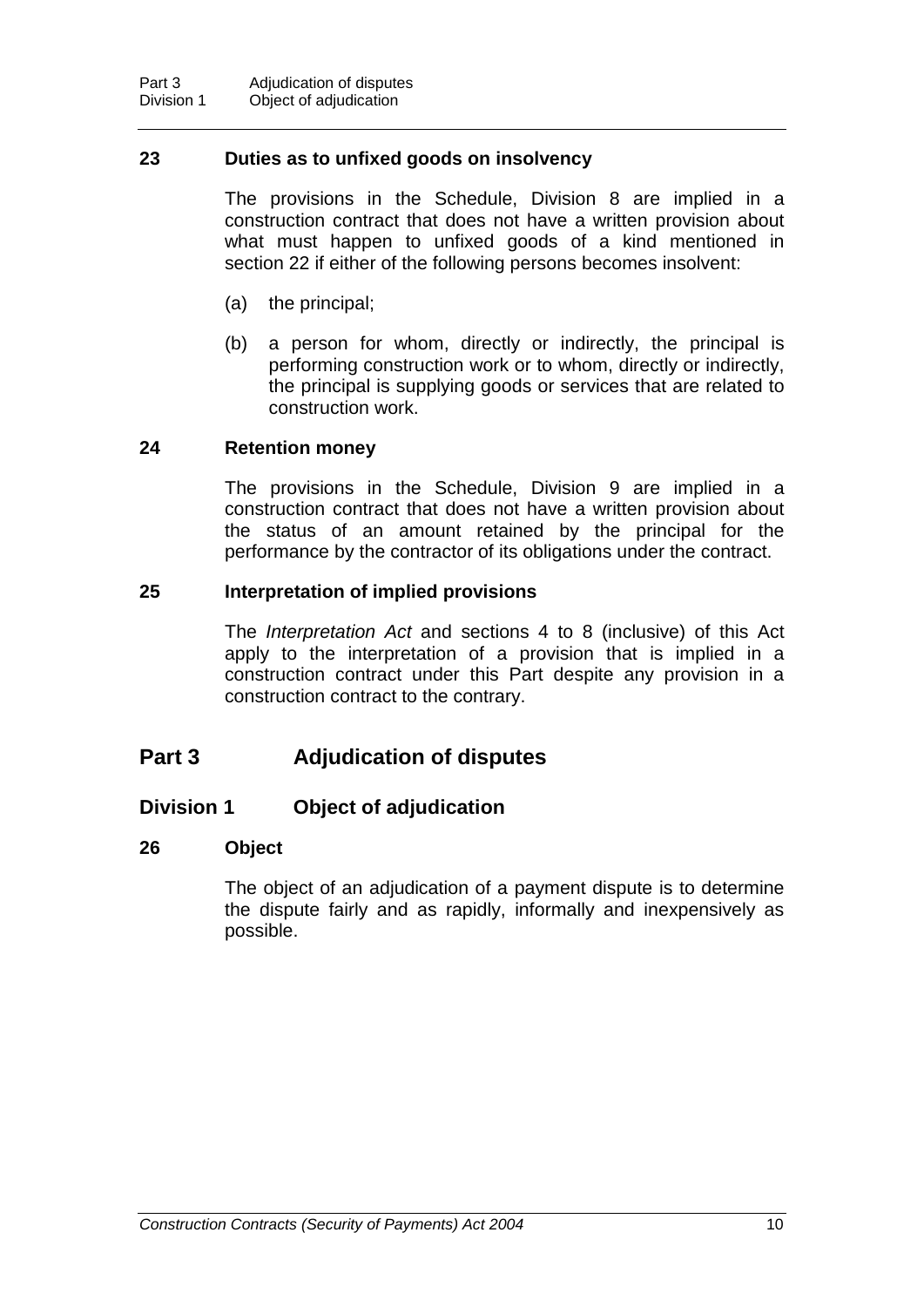# **Division 2 Starting adjudication**

### **27 Who can apply for adjudication**

If a payment dispute arises under a construction contract, any party to the contract may apply to have the dispute adjudicated under this Part unless:

- (a) an application for adjudication has already been made by a party (whether or not a determination has been made) but subject to section 39(2); or
- (b) the dispute is the subject of an order, judgment or other finding by an arbitrator or other person or a court or other body dealing with a matter arising under the contract.

### **28 Applying for adjudication**

- (1) To apply to have a payment dispute adjudicated, a party to the contract must, within 28 days after the dispute arises or, if applicable, within the period provided for by section 39(2)(b):
	- (a) prepare a written application for adjudication;
	- (b) serve it on each other party to the contract;
	- (c) serve it on:
		- (i) if the parties to the contract have appointed a registered adjudicator and that adjudicator consents – the adjudicator;
		- (ii) if the parties to the contract have appointed a prescribed appointer – the appointer; or
		- (iii) otherwise a prescribed appointer chosen by the party; and
	- (d) provide any deposit or security for the costs of the adjudication that the adjudicator or prescribed appointer requires under section 46(7) or (8).
- (2) The application must:
	- (a) be prepared in accordance with, and contain the information prescribed by, the Regulations;
	- (b) state the details of or have attached to it:
		- (i) the construction contract involved or relevant extracts of it; and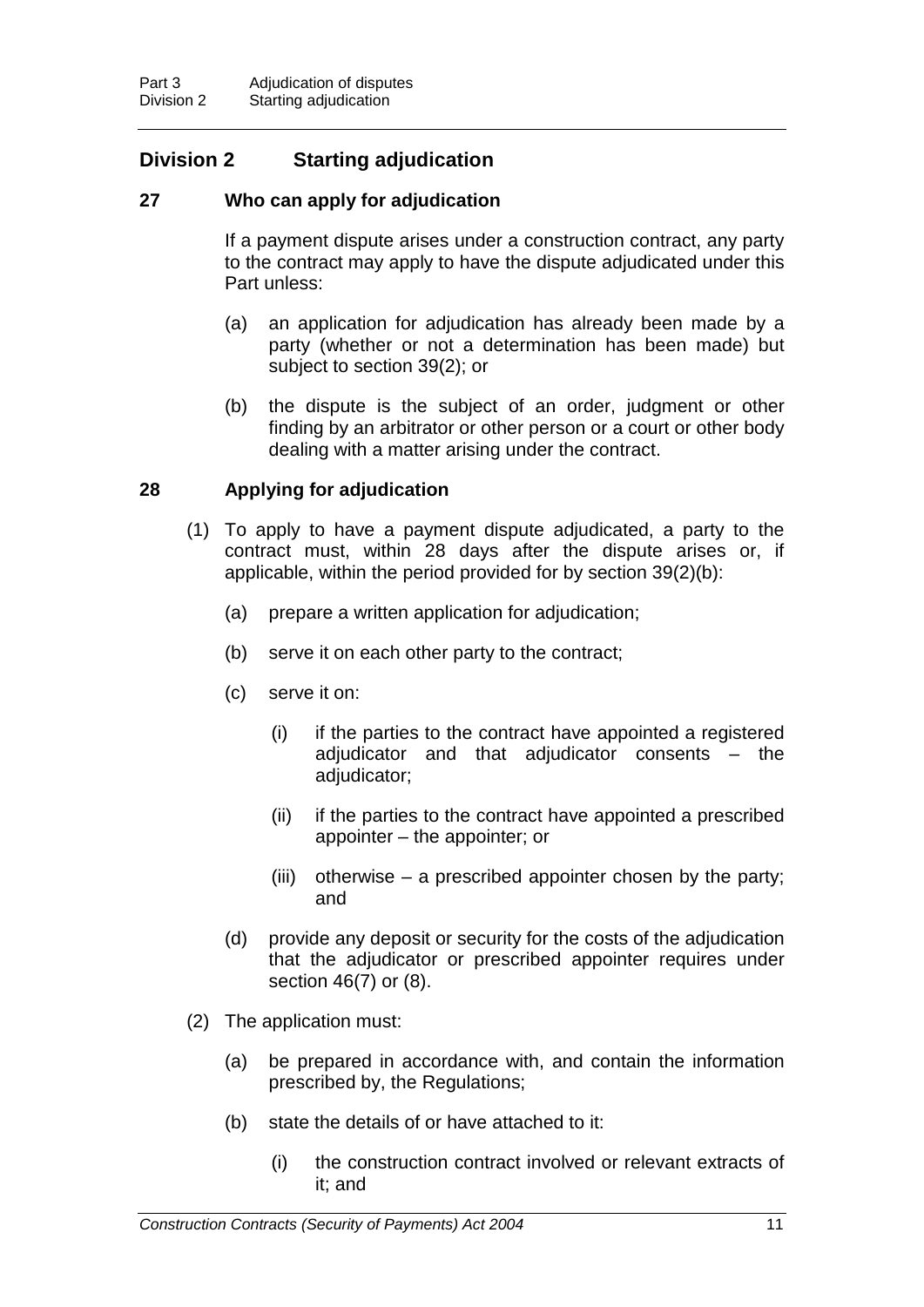- (ii) any payment claim that has given rise to the payment dispute; and
- (c) state or have attached to it all the information, documents and submissions on which the party making it relies in the adjudication.

### **29 Responding to application for adjudication**

- (1) Within 10 working days after the date on which a party to a construction contract is served with an application for adjudication, the party must prepare a written response to the application and serve it on:
	- (a) the applicant and on any other party that has been served with the application; and
	- (b) the appointed adjudicator or, if there is no appointed adjudicator, on the prescribed appointer on which the application was served under section 28(1)(c).
- (2) The response must:
	- (a) be prepared in accordance with, and contain the information prescribed by, the Regulations;
	- (b) state the details of, or have attached to it, any rejection or dispute of the payment claim that has given rise to the dispute; and
	- (c) state or have attached to it all the information, documents and submissions on which the party making it relies in the adjudication.

### **30 Appointment of adjudicator in absence of agreed appointment**

- (1) If an application for adjudication is served on a prescribed appointer, the appointer must, within 5 working days after being served:
	- (a) appoint a registered adjudicator to adjudicate the payment dispute concerned;
	- (b) send the application and any response received by it to the adjudicator; and
	- (c) give written notice to the parties and Registrar accordingly.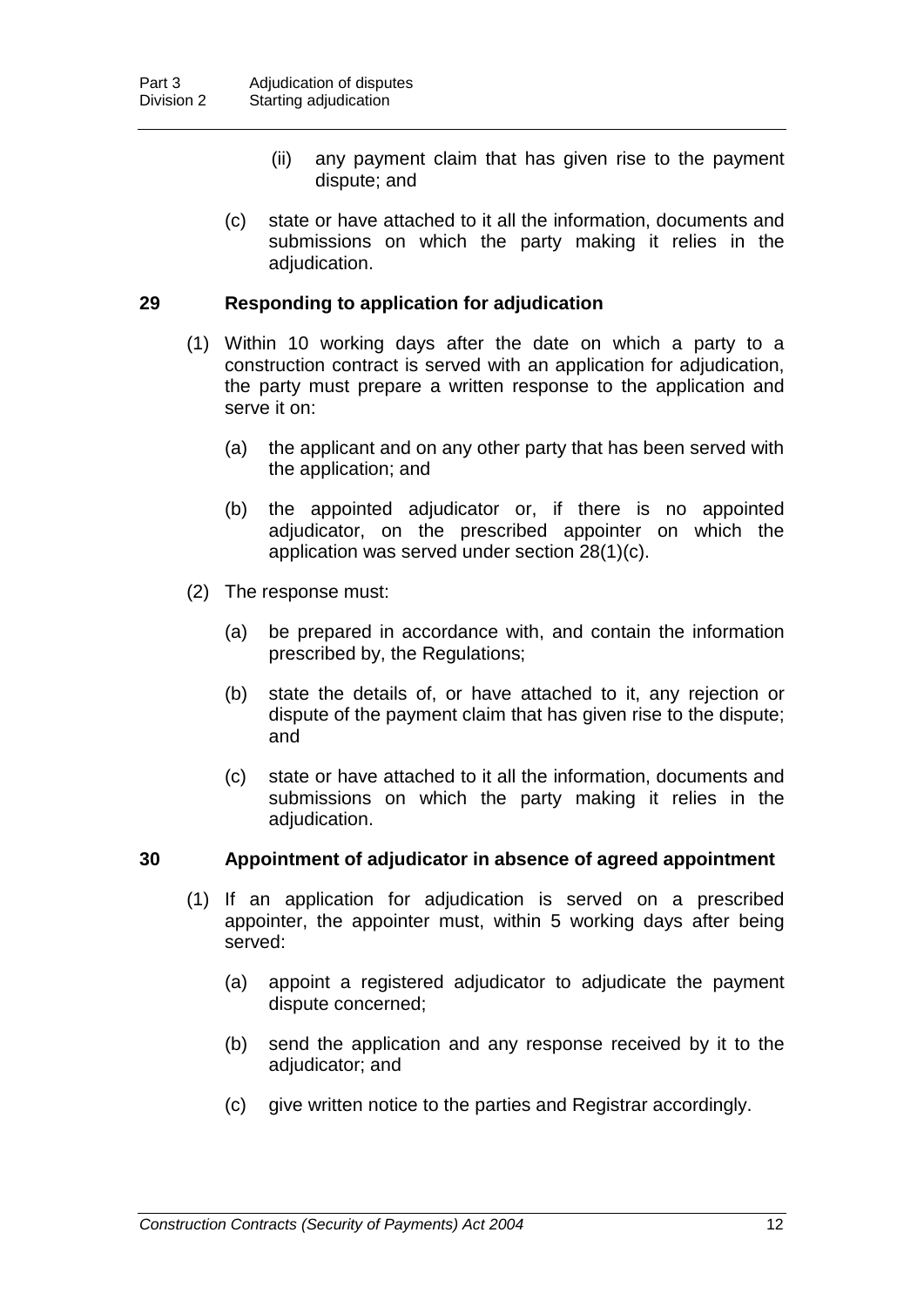- (2) If a prescribed appointer does not make an appointment under subsection (1), the Registrar may appoint a registered adjudicator to adjudicate the payment dispute concerned.
- (3) If the Registrar makes an appointment under subsection (2), the Registrar must:
	- (a) give written notice to the prescribed appointer accordingly and require the appointer to serve the application and any response received by it on the adjudicator appointed by the Registrar; and
	- (b) give written notice to the parties accordingly.

### **31 Disqualification of adjudicator on grounds of conflict of interest**

- (1) An appointed adjudicator is disqualified from adjudicating the dispute if the adjudicator has a material personal interest in:
	- (a) the payment dispute concerned;
	- (b) the construction contract under which the dispute has arisen; or
	- (c) any party to the contract.
- (2) If an appointed adjudicator is disqualified, the adjudicator must give written notice to the parties and Registrar of the disqualification and the reasons for it.
- (3) A party to a payment dispute may apply to the Registrar for, and the Registrar may make, a declaration that the appointed adjudicator is disqualified under subsection (1) from adjudicating the dispute.
- (4) The application must be made before the person is notified of a decision or determination made under section 33(1).
- (5) If the Registrar makes the declaration sought, the Registrar must give written notice to the adjudicator and the parties of the declaration.
- (6) If a notice is given under subsection (2) or (5), the following provisions apply:
	- (a) unless, within 5 working days after the date of the adjudicator's notice, all of the parties in writing authorise the adjudicator to continue as the appointed adjudicator, the adjudicator's appointment ceases;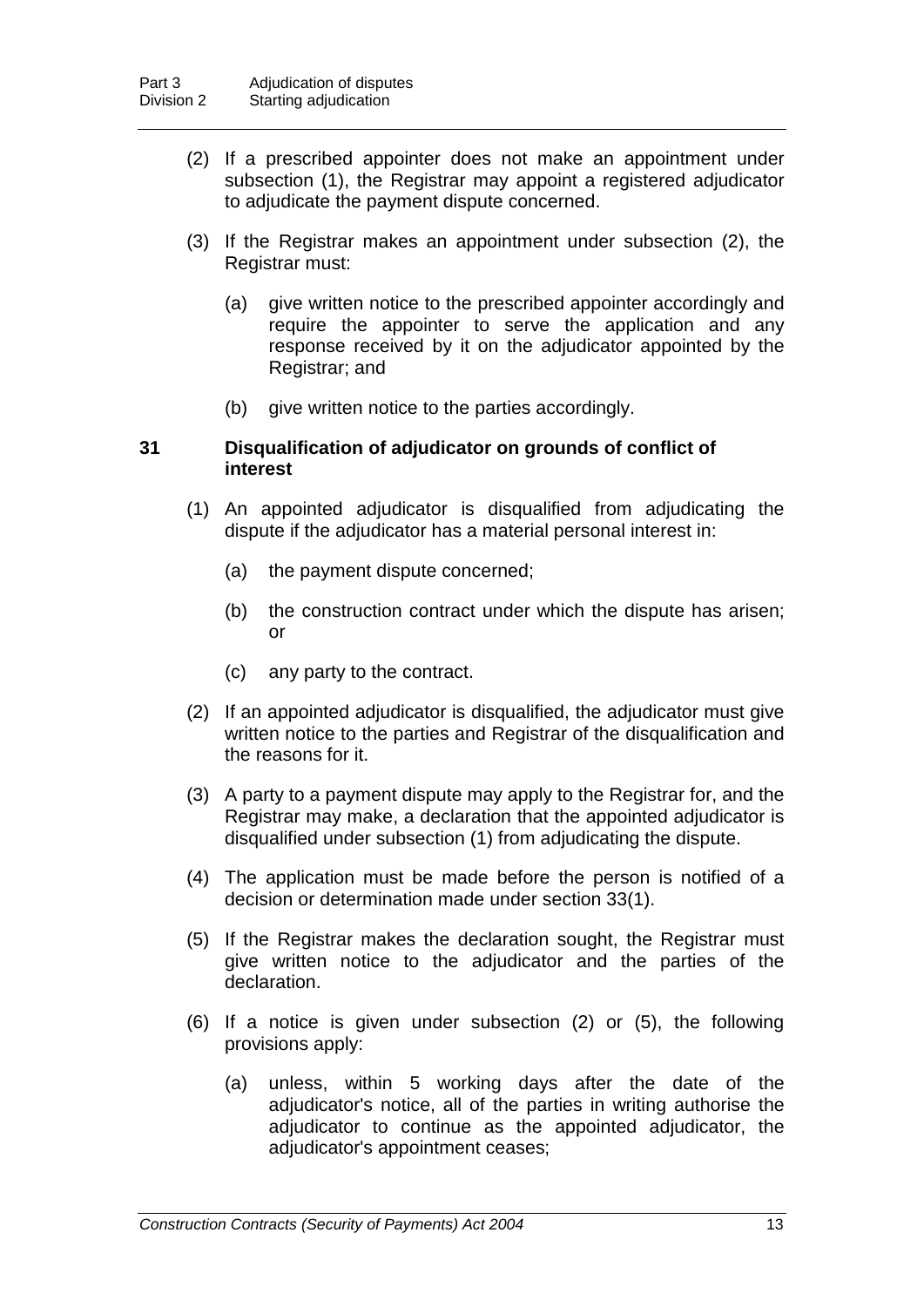- (b) the applicant may again apply for adjudication in accordance with section 28(1);
- (c) the period starting on the date when the adjudicator was served with the application for adjudication and ending on and including the date when the adjudicator notifies the parties under paragraph (a) does not count for section 28(1).
- (7) If the Registrar refuses to make the declaration sought, the Registrar must give written notice to the adjudicator and the parties of the refusal.
- (8) The notice under subsection (5) or (7) must state:
	- (a) the reasons for the decision; and
	- (b) a person given the notice may apply for a review of the decision to the Local Court within 28 days after receipt of the notice.

### **32 Review of disqualification decision**

A person who is aggrieved by a decision of the Registrar under section 31 to make or refuse to make a declaration that an appointed adjudicator is disqualified from adjudicating a dispute may apply to the Local Court for a review of the decision.

### **Division 3 Adjudication process**

#### **33 Adjudicator's functions**

- (1) An appointed adjudicator must, within the prescribed time or any extension of it under section 34(3)(a):
	- (a) dismiss the application without making a determination of its merits if:
		- (i) the contract concerned is not a construction contract;
		- (ii) the application has not been prepared and served in accordance with section 28;
		- (iii) an arbitrator or other person or a court or other body dealing with a matter arising under a construction contract makes an order, judgment or other finding about the dispute that is the subject of the application; or
		- (iv) satisfied it is not possible to fairly make a determination:
			- (A) because of the complexity of the matter; or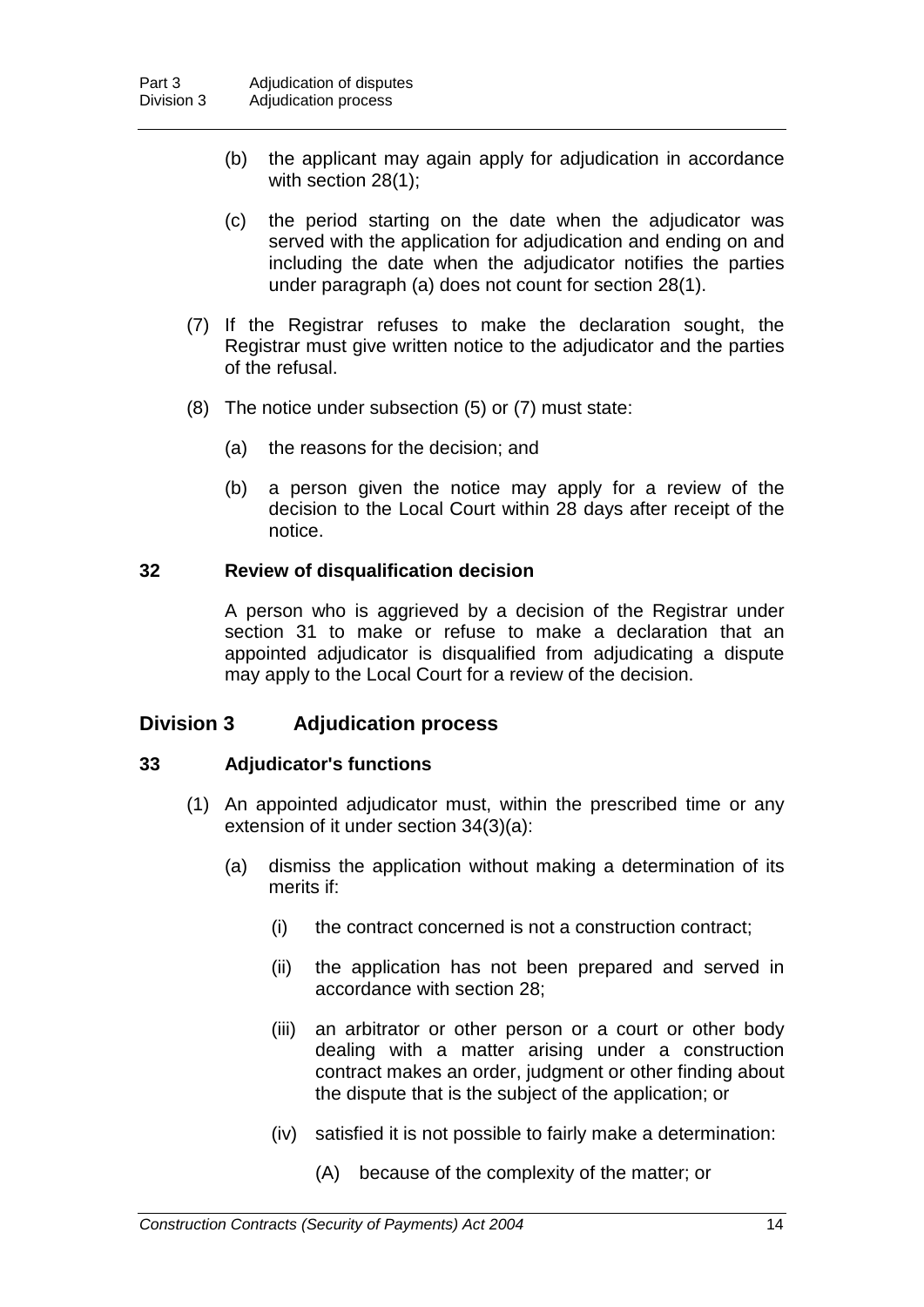- (B) because the prescribed time or any extension of it is not sufficient for another reason; or
- (b) otherwise determine on the balance of probabilities whether any party to the payment dispute is liable to make a payment or to return any security and, if so, determine:
	- (i) the amount to be paid, or security to be returned, and any interest payable on it under section 35; and
	- (ii) the date on or before which the amount must be paid or the security must be returned.
- (2) If the application is not dismissed or determined under subsection (1) within the prescribed time, or any extension of it under section 34(3)(a), the application is taken to be dismissed when the time ends.
- (3) In this section:

### *prescribed time* means:

- (a) if the appointed adjudicator is served with a response under section 29(1) – 10 working days after the date of the service of the response; or
- (b) otherwise 10 working days after the last date on which a response is required to be served under section 29(1).

### **34 Adjudication procedure**

- (1) For making a determination, an appointed adjudicator:
	- (a) must act informally and if possible make the determination on the basis of:
		- (i) the application and its attachments; and
		- (ii) if a response has been prepared and served in accordance with section 29, the response and its attachments; and
	- (b) is not bound by the rules of evidence and may inform himself or herself in any way the adjudicator considers appropriate.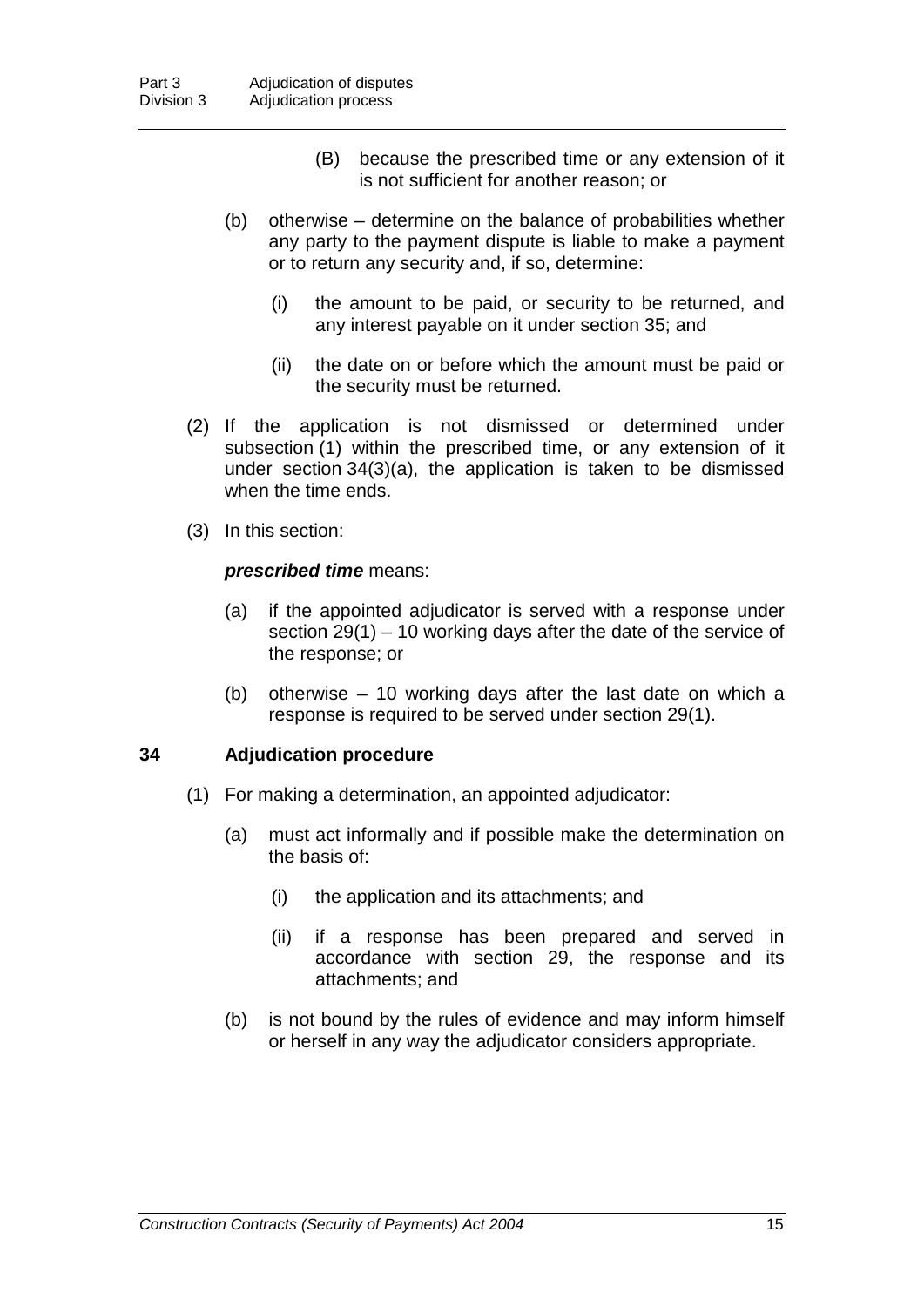- (2) In order to obtain sufficient information to make a determination, an appointed adjudicator may:
	- (a) request a party to make a, or a further, written submission or to provide information or documents, and may set a deadline for doing so;
	- (b) request the parties to attend a conference with the adjudicator; or
	- (c) unless all the parties object:
		- (i) inspect any work or thing to which the payment dispute relates, provided the occupier of any place concerned consents to the entry and inspection;
		- (ii) arrange for anything to which the payment dispute relates to be tested, provided the owner of the thing consents to the testing; or
		- (iii) engage an expert to investigate and report on any matter relevant to the payment dispute.
- (3) An appointed adjudicator may:
	- (a) with the Registrar's consent, extend the time for making a determination under section 33(1);
	- (b) with the consent of the parties, adjudicate simultaneously 2 or more payment disputes between the parties; or
	- (c) with the consent of all the parties concerned, adjudicate the payment dispute simultaneously with another payment dispute.
- (4) If an appointed adjudicator adjudicates simultaneously 2 or more payment disputes, the adjudicator may, in adjudicating one, take into account information or documents the adjudicator receives in relation to the other and vice versa.
- (5) An adjudicator's power to make a determination is not affected by the failure of either or both of the parties to make a submission or provide information or documents within time or to comply with the adjudicator's request to attend a conference with the adjudicator.
- (6) To the extent that the practice and procedure in relation to adjudications is not regulated by this Part or the Regulations, an appointed adjudicator may determine the adjudicator's own procedure.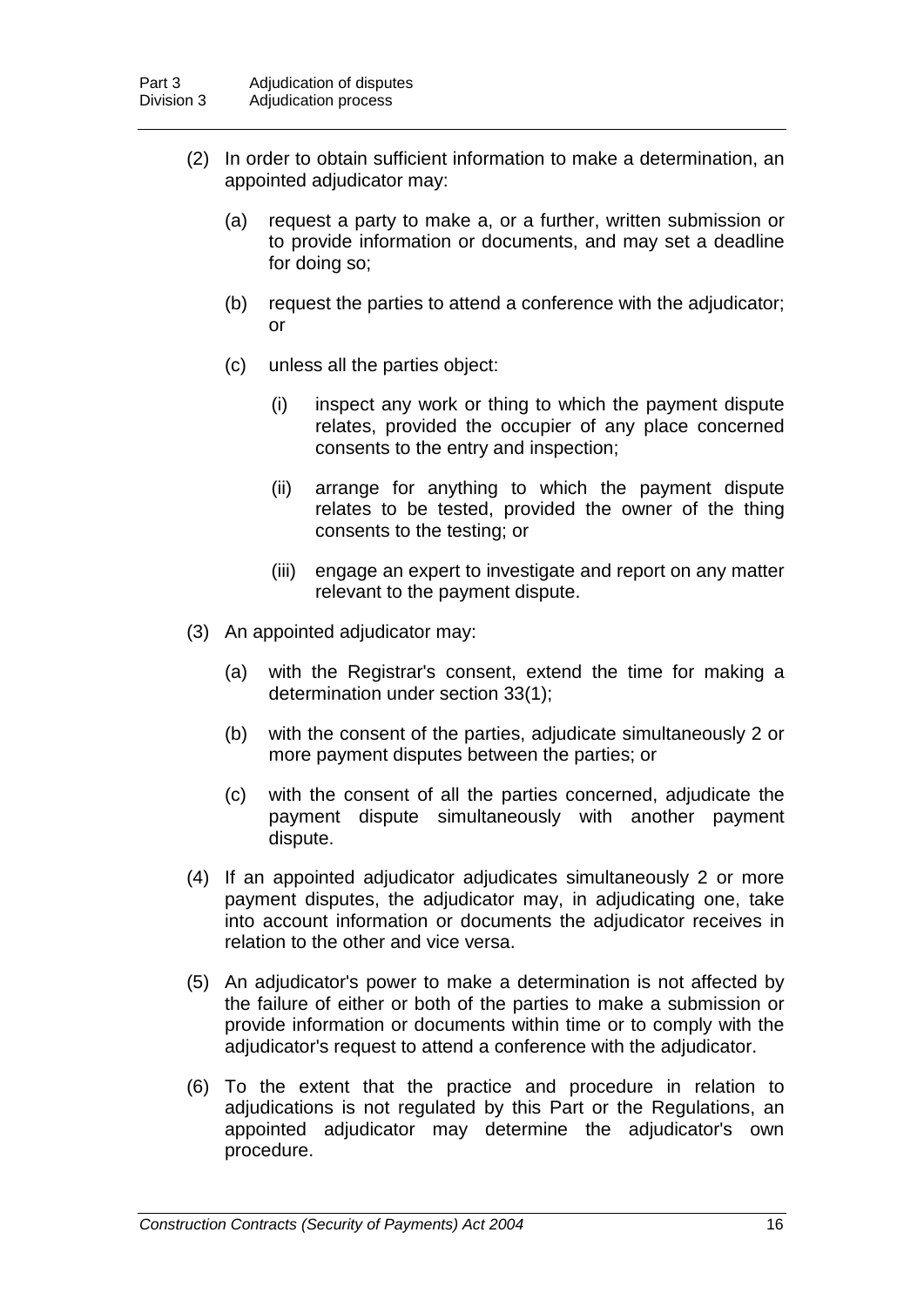### **35 Interest until determination**

- (1) If an appointed adjudicator determines that a party to a payment dispute is liable to make a payment, the adjudicator may also determine that interest must be paid on:
	- (a) if the payment is overdue under the construction contract the payment in accordance with the contract; or
	- (b) otherwise the whole or a part of the payment from the date the payment dispute arose at a rate not greater than the rate prescribed by the Regulations until and including the date of the determination.
- (2) Subsection (1) does not authorise the awarding of interest on interest.

### **36 Costs of parties to payment disputes**

- (1) The parties to a payment dispute bear their own costs in relation to an adjudication of the dispute.
- (2) However, if an appointed adjudicator is satisfied a party to a payment dispute incurred costs of the adjudication because of frivolous or vexatious conduct on the part of, or unfounded submissions by, another party, the adjudicator may decide that the other party must pay some or all of those costs.
- (3) If an appointed adjudicator makes a decision under subsection (2), the adjudicator must:
	- (a) decide the amount of the costs and the date on which the amount is payable; and
	- (b) give written notice of the decisions and the reasons for them to the parties.
- (4) Divisions 4 and 5 apply (with the necessary changes) to a decision made under subsection (2) as if it were a determination of an appointed adjudicator.

### **37 Evidentiary value of certificates of completion and amounts payable**

- (1) This section applies if:
	- (a) the construction contract to which a payment dispute relates provides for a person to certify:
		- (i) obligations under the contract have been performed; or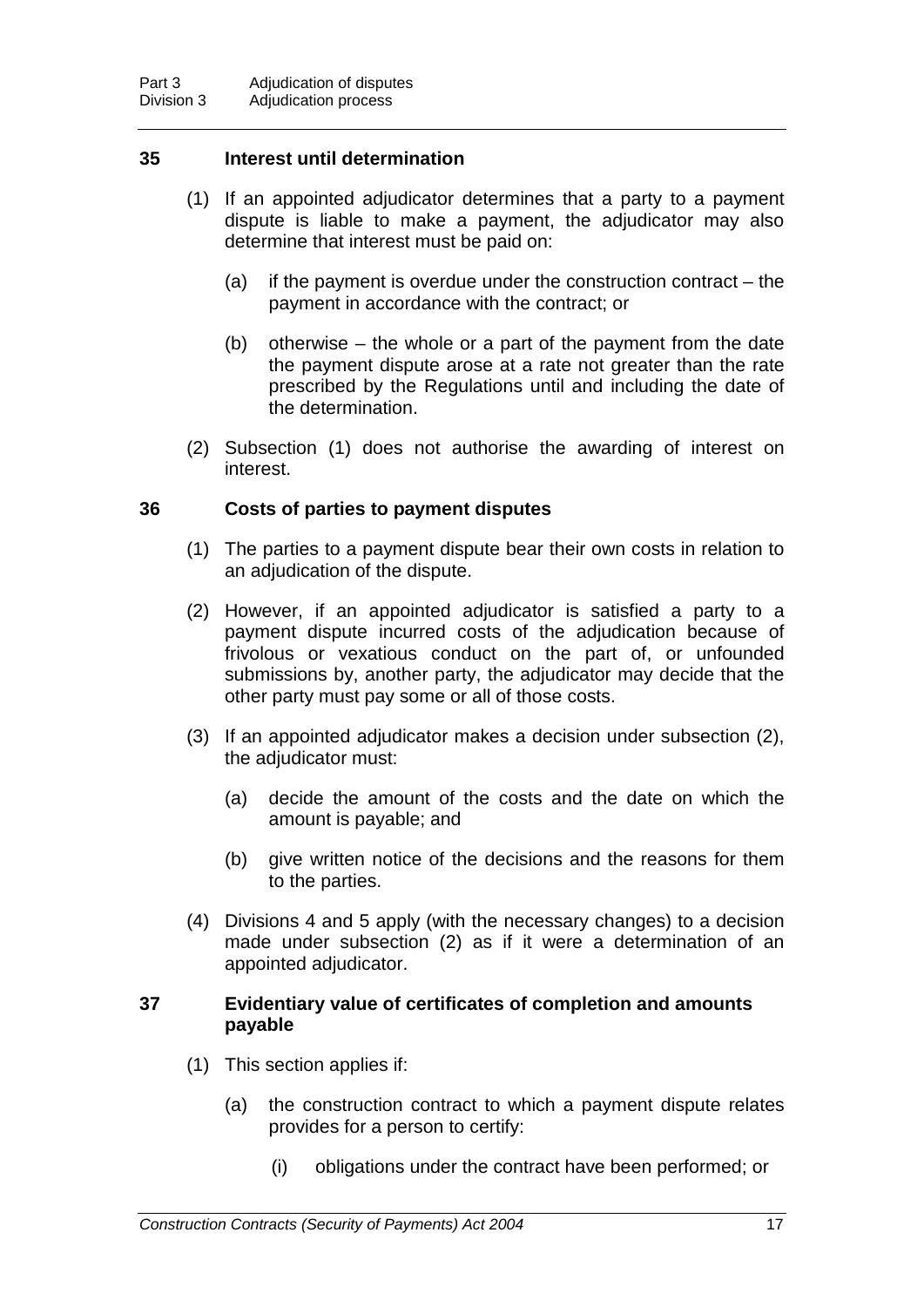- (ii) the amount of a payment that must be made by a party; and
- (b) the certificate is provided by a party to an adjudication in the course of adjudication.
- (2) For the adjudication:
	- (a) if the certificate relates to the final amount payable under the contract and has the effect of finalising the contract  $-$  the certificate is taken to be conclusive evidence of its contents; or
	- (b) otherwise the certificate has the evidentiary weight the appointed adjudicator considers appropriate.

### **38 Content of determination**

- (1) An appointed adjudicator's decision made under section 33(1)(b) must:
	- (a) be in writing;
	- (b) be prepared in accordance with, and contain the information prescribed by, the Regulations;
	- (c) state:
		- (i) the amount to be paid and the date on or before which it must be paid; or
		- (ii) the security to be returned and the date on or before which it must be returned;
	- (d) give reasons for the determination; and
	- (e) identify any information in it that, because of its confidential nature, is not suitable for publication by the Registrar under section 54.
- (2) The adjudicator must give a copy of the decision to the parties to the adjudication and the Registrar.

### **39 Dismissed applications**

(1) If, under section 33(1)(a), an appointed adjudicator dismisses an application for adjudication, the adjudicator must give written notice of the decision and the reasons for it to the parties.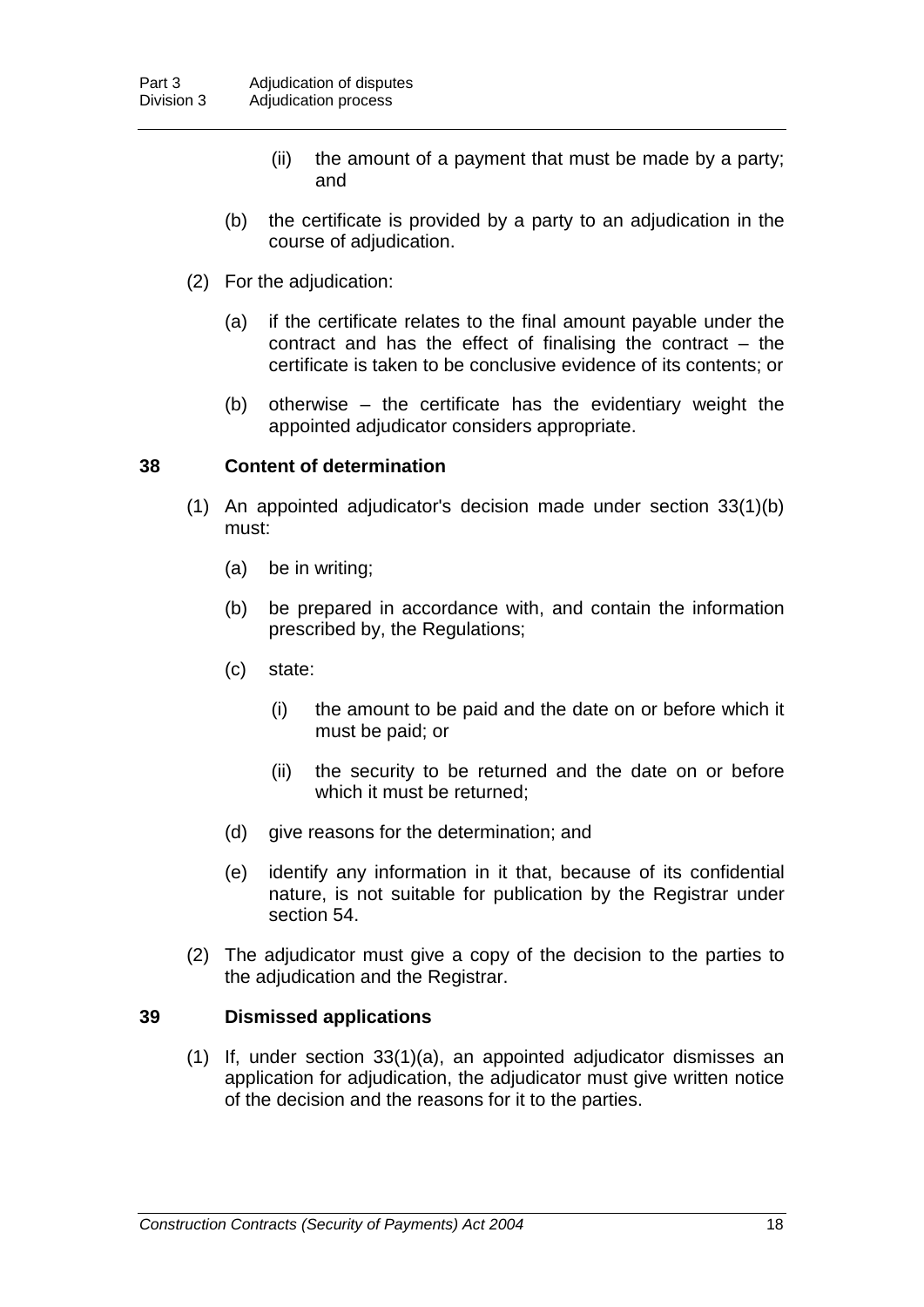- (2) If, under section 33(2), an application for an adjudication of a payment dispute is taken to be dismissed:
	- (a) this Part does not prevent a further application being made under this Part for an adjudication of the dispute; and
	- (b) any further application must be made within 28 days after the previous application is taken to be dismissed.

### **Division 4 Effect of determinations**

### **40 Determinations have effect despite other proceedings**

An appointed adjudicator's determination is binding on the parties to the construction contract under which the payment dispute concerned arose even if other proceedings relating to the payment dispute have been started before an arbitrator or other person or a court or other body.

### **41 Payment of amount determined and interest**

- (1) A party that is liable to pay an amount under a determination must do so on or before the date stated in the determination.
- (2) Unless the determination provides otherwise, interest at the rate prescribed by the Regulations must be paid on the part of the amount that is unpaid after the date stated in the determination.
- (3) The interest forms part of the determination.
- (4) If, under section 45(1), a judgment is entered in the terms of a determination, interest under subsection (2) ceases to accrue.

### **42 Progress payment under determination to be on account**

- (1) This section applies if:
	- (a) an appointed adjudicator:
		- (i) determines a payment dispute concerning a claim by a contractor for payment for part performance of its obligations under the contract but not for a final payment by the principal; and
		- (ii) determines that the principal must pay the contractor an amount for the claim; and
	- (b) the principal, in accordance with the determination, pays the amount.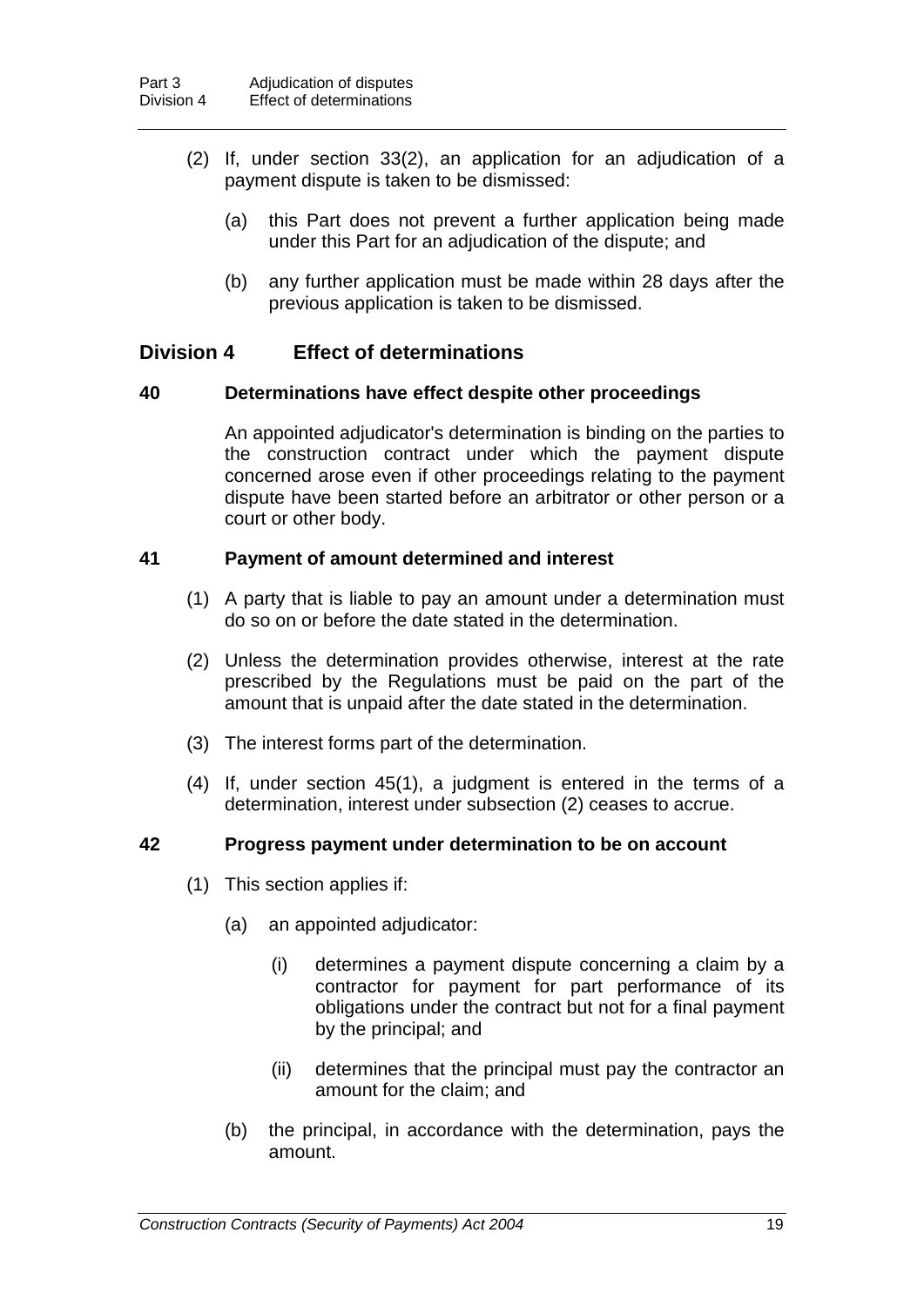(2) Payment of the amount is taken to be an advance towards the total amount payable under the contract by the principal to the contractor.

### **43 Determination final**

- (1) If on the adjudication of a payment dispute the appointed adjudicator makes a determination:
	- (a) the adjudicator cannot subsequently amend or cancel the determination except with the consent of the parties; and
	- (b) a party to the dispute cannot later apply for an adjudication of the dispute.
- (2) Despite subsection (1)(a), the adjudicator may, on the application of a party or, after notifying the parties, on the adjudicator's own initiative, correct any of the following in the determination:
	- (a) an accidental slip or omission;
	- (b) a material arithmetic error;
	- (c) a material mistake in the description of any person, thing or matter.

### **Division 5 Enforcing determinations**

### **44 Contractor may suspend obligations for principal's non-compliance**

- (1) If a determination requires the principal to pay the contractor an amount and the principal does not pay in accordance with the determination, the contractor may give the principal written notice of the contractor's intention to suspend the performance of its obligations under the contract.
- (2) The notice must:
	- (a) be prepared in accordance with, and contain the information prescribed by, the Regulations;
	- (b) state the date on which the contractor intends to suspend the performance of its obligations; and
	- (c) be given to the principal at least 3 working days before that date.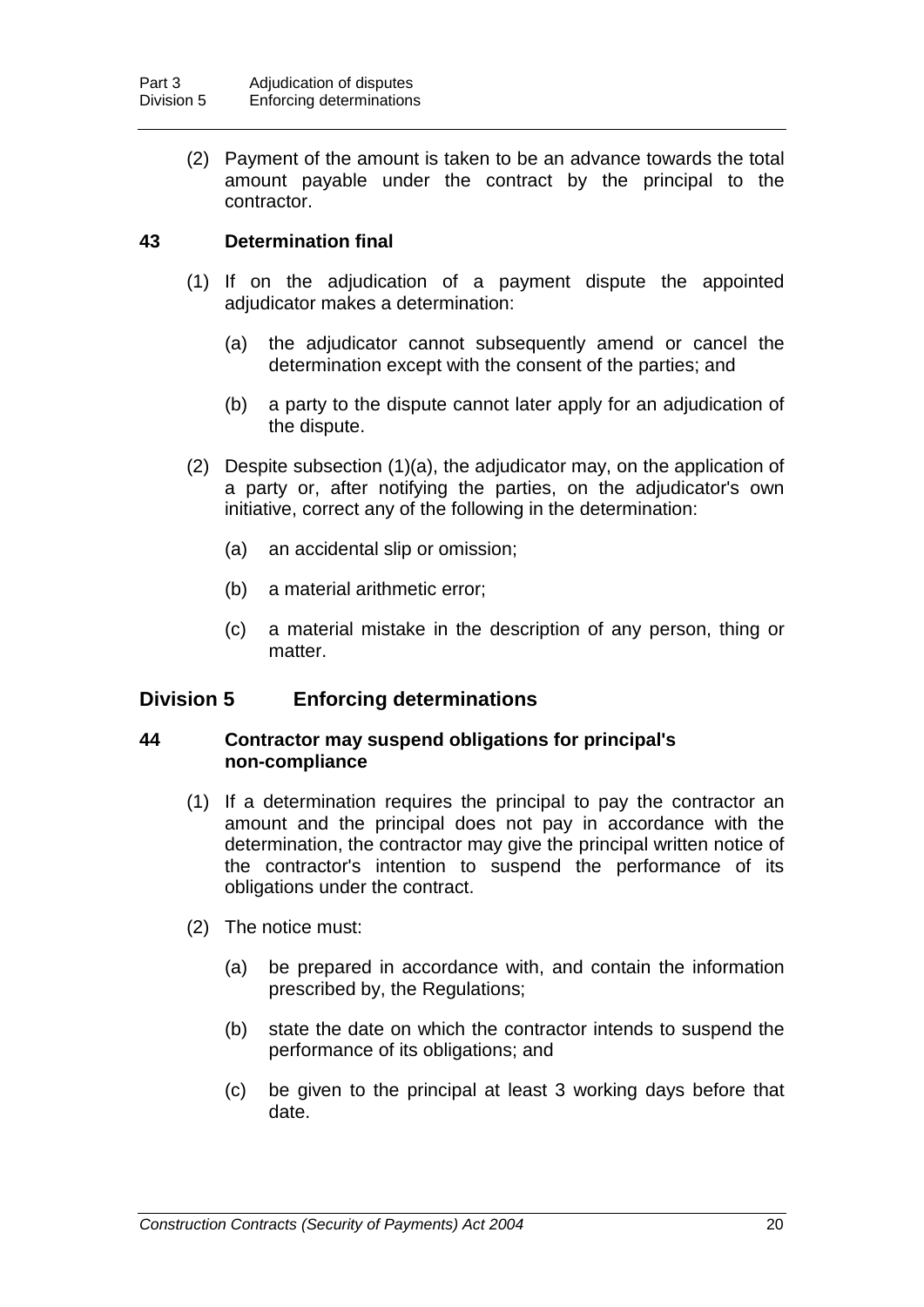- (3) If on the date stated in the notice the principal has not paid the contractor the amount in accordance with the determination, the contractor may suspend the performance of its obligations until no longer than 3 working days after the date on which the amount is paid.
- (4) Subsection (3) does not prevent the contractor from at any time resuming the performance of its obligations.
- (5) A contractor that suspends the performance of its obligations in accordance with this section:
	- (a) is not liable for any loss or damage suffered by the principal or by any person claiming through the principal; and
	- (b) retains its rights under the contract, including any right to terminate the contract.

### **45 Determination may be enforced as judgment**

- (1) A determination may, with the leave of a court of competent jurisdiction, be enforced in the same way as a judgment or order of the court to the same effect, and if leave is given, judgment may be entered in terms of the determination.
- (2) For subsection (1), a determination signed by an adjudicator and certified by the Registrar as having been made by a registered adjudicator under this Part is taken to have been made under this Part.

### **Division 6 General**

### **46 Costs of adjudications**

- (1) If, under section 33(1), an appointed adjudicator dismisses an application for adjudication or makes a determination of a dispute, the adjudicator is entitled:
	- (a) to be paid for the adjudicator's work:
		- (i) at a rate agreed between the adjudicator and the parties that is not more than the maximum rate prescribed by the Regulations; or
		- (ii) if a rate is not agreed, at the rate published under section 55 for the adjudicator; and
	- (b) to be reimbursed any expenses reasonably incurred in connection with the work.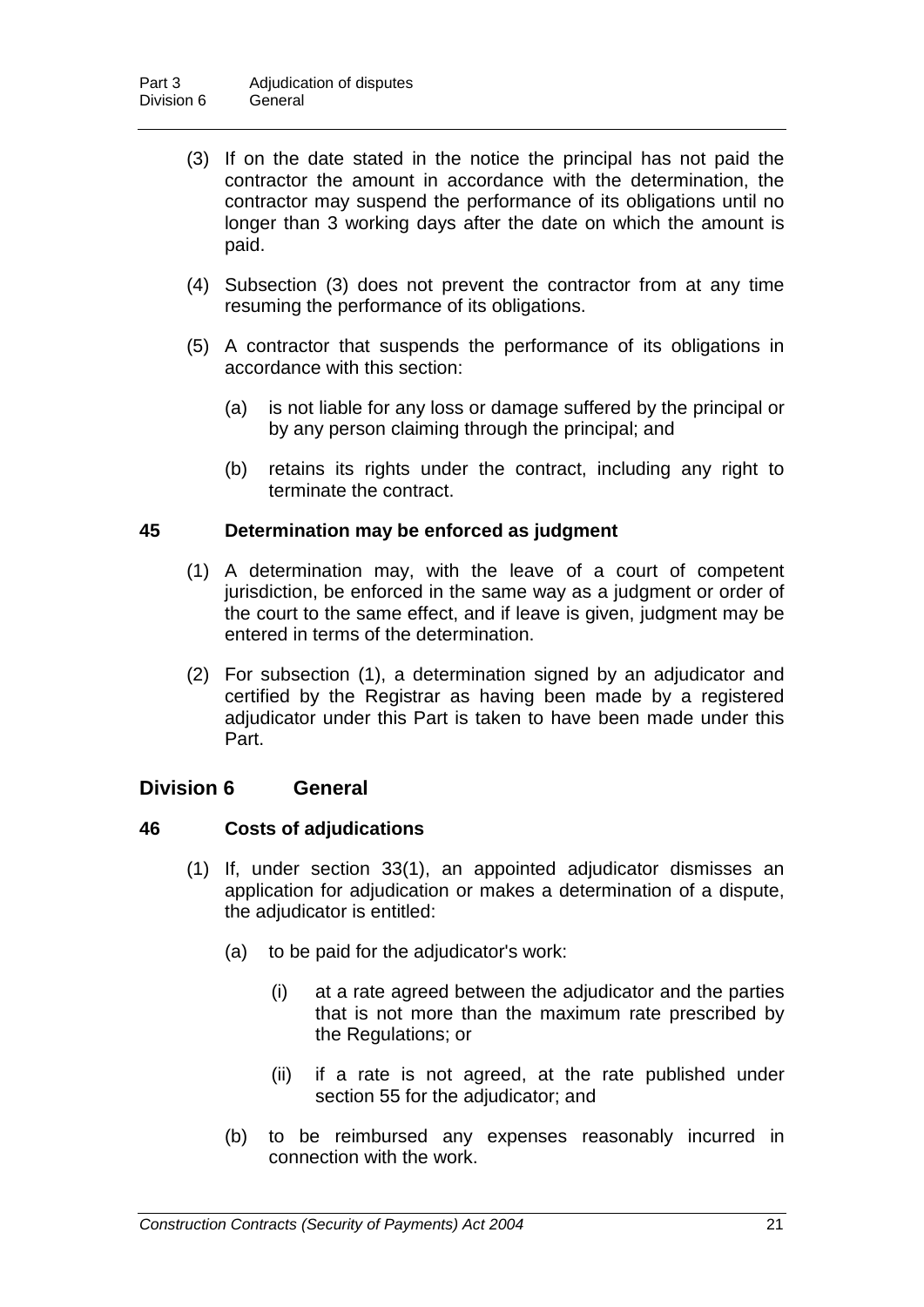- (2) An appointed adjudicator who is disqualified under section 31 has the entitlements in subsection (1) for any adjudication work done before the disqualification is notified to the parties.
- (3) Despite subsection (1), an appointed adjudicator may refuse to give notice of the adjudicator's decision or determination under section 33(1) or 36(2) or subsection (9) until the adjudicator has been paid and reimbursed in accordance with subsection (1).
- (4) The parties involved in a payment dispute are jointly and severally liable to pay the costs of an adjudication of the dispute.
- (5) As between themselves, the parties involved in a dispute are liable to pay the costs of an adjudication of the dispute in equal shares.
- (6) Subsections (4) and (5) do not prevent a decision being made under section 36(2).
- (7) An appointed adjudicator may at any time require one or more parties to provide a reasonable deposit, or reasonable security, for the costs or anticipated costs of the adjudication.
- (8) A prescribed appointer, before appointing an adjudicator, may require the applicant for adjudication to provide a deposit, or reasonable security, for the costs or anticipated costs of the adjudication.
- (9) If a party involved in a dispute has paid more than the party's share of the costs of an adjudication of the dispute, having regard to subsection (5), the appointed adjudicator may decide that another party must pay to the first-mentioned party the amount of the costs that would result in all the parties paying an equal amount of the costs.
- (10) If an appointed adjudicator makes a decision under subsection (9):
	- (a) the adjudicator must include in the decision the date on which the amount is payable; and
	- (b) Divisions 4 and 5 apply (with the necessary changes) to the decision as if it were a determination of an appointed adjudicator.
- (11) An appointed adjudicator may recover the costs of an adjudication from a person liable to pay the costs in a court of competent jurisdiction as if the costs were a debt due to the adjudicator.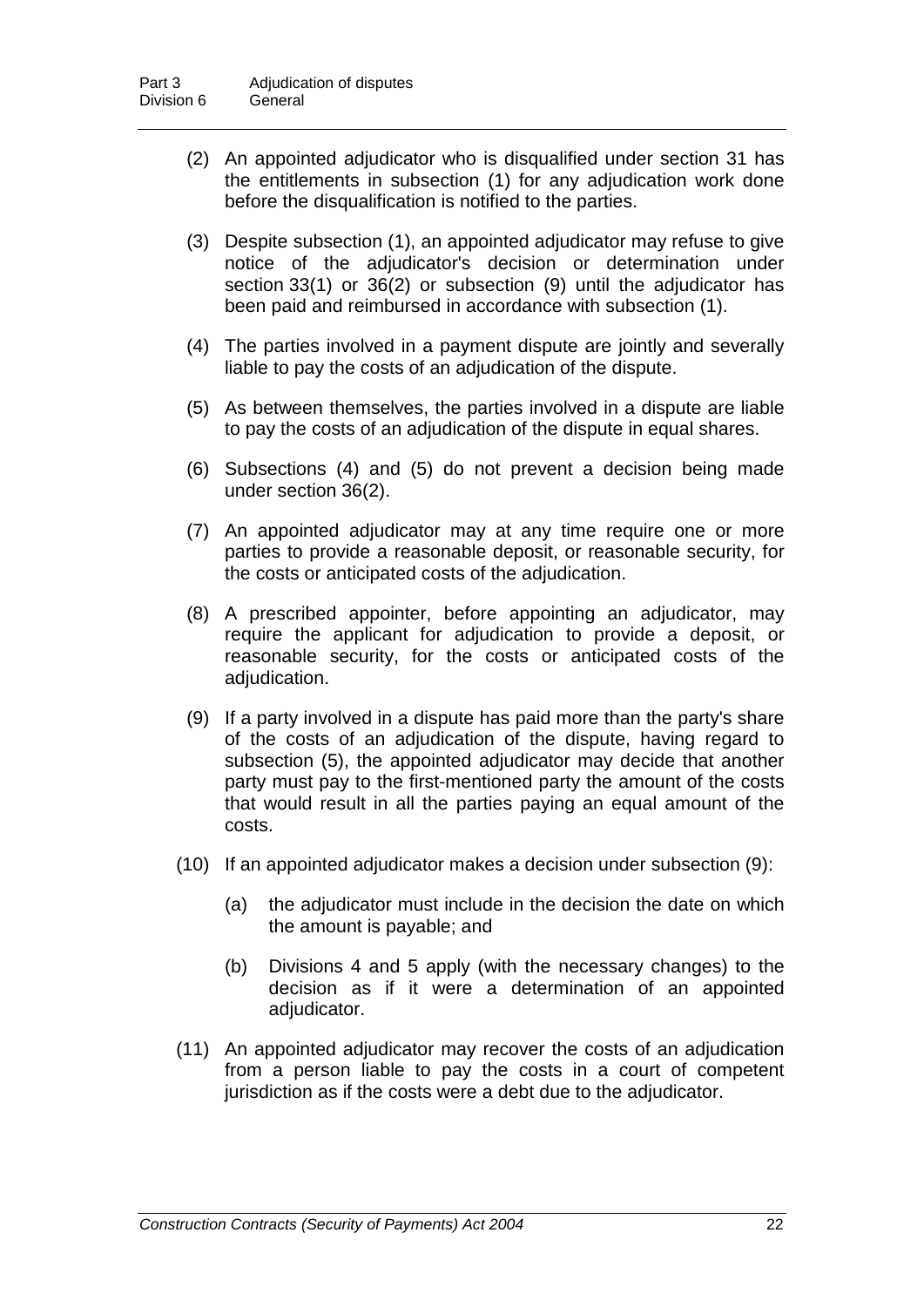(12) In this section:

### *costs of an adjudication* means:

- (a) the entitlements of the appointed adjudicator under subsection (1); and
- (b) the costs of any testing done, or of any expert engaged, under section  $34(2)(c)(ii)$  or (iii).

### **47 Effect of this Part on civil proceedings**

- (1) This Part does not prevent a party to a construction contract from starting proceedings before an arbitrator or other person or a court or other body in relation to a dispute or other matter arising under the contract.
- (2) If other proceedings are started in relation to a payment dispute that is being adjudicated under this Part, the adjudication must proceed despite the proceedings unless all of the parties, in writing, require the appointed adjudicator to discontinue the adjudication.
- (3) Evidence of anything said or done in an adjudication is not admissible before an arbitrator or other person or a court or other body, except for an application made under section 31(3) or a review under section 48.
- (4) An arbitrator or other person or a court or other body dealing with a matter arising under a construction contract:
	- (a) must, in making any award, judgment or order, allow for any amount that has been or must be paid to a party under a determination of a payment dispute arising under the contract; and
	- (b) may make an order for the restitution of the amount paid and any other appropriate order relating to the determination.

#### **48 Review of adjudicator's decision to dismiss application**

- (1) A person who is aggrieved by a decision made under section 33(1)(a) may apply to the Local Court for a review of the decision.
- (2) If, on the review, the decision is set aside and referred back to the adjudicator, the adjudicator must make a determination under section 33(1)(b) within 10 working days after the date on which the decision is set aside or any extension of that time agreed on by the parties.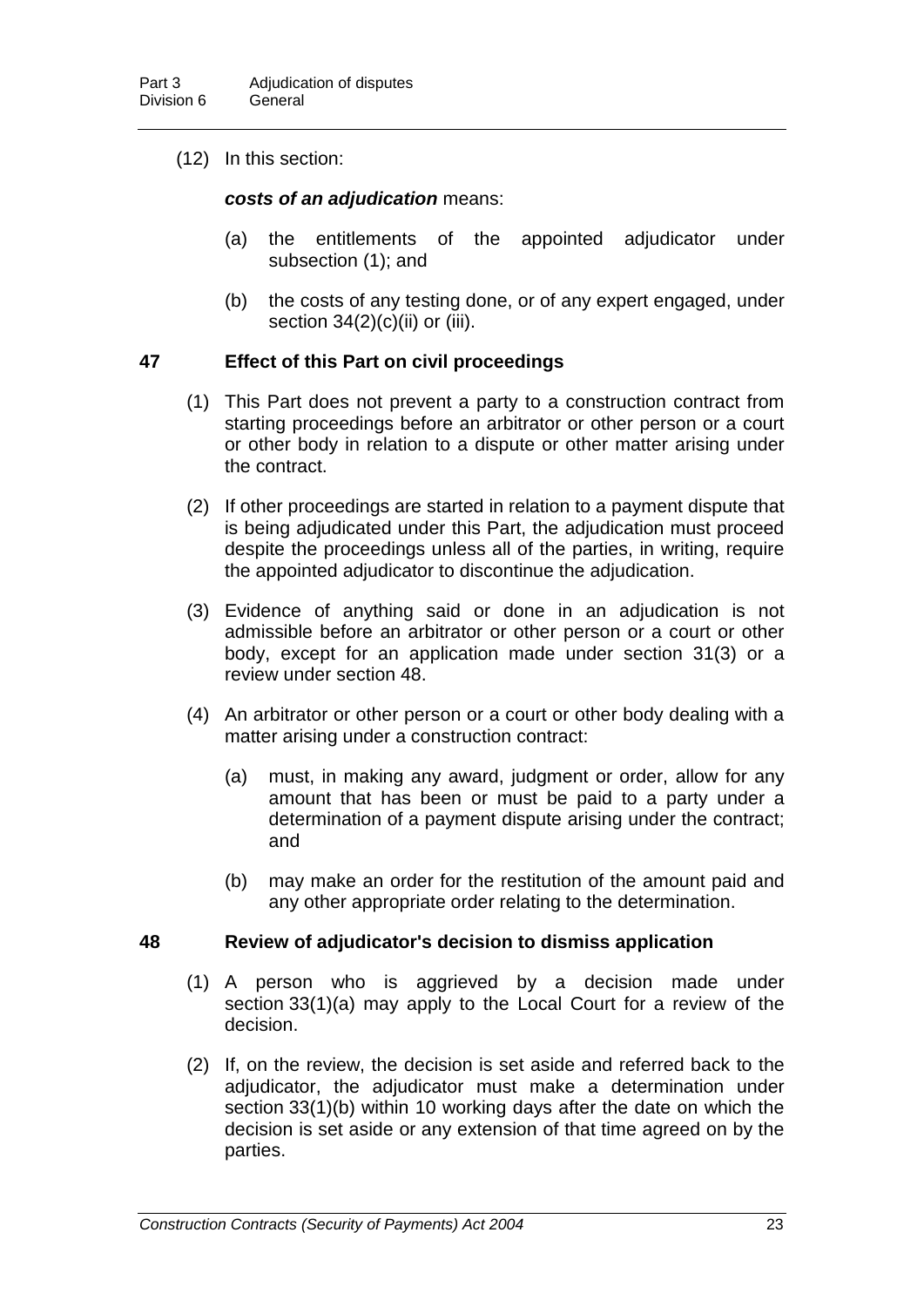(3) Except as provided by subsection (1), a decision or determination of an adjudicator on an adjudication cannot be appealed or reviewed.

# **Part 4 Administration**

### **Division 1 Construction Contracts Registrar**

### **49 Registrar**

- (1) There is to be a Construction Contracts Registrar.
- (2) The Minister must, by notice in the *Gazette*, appoint a person to be the Registrar.

### **50 Provisions relating to appointment of non-public sector employee**

- (1) This section applies if the person appointed to be the Registrar is not an employee within the meaning of the *Public Sector Employment and Management Act*.
- (2) The Registrar holds office for the period (not exceeding 5 years) stated in the appointment and is eligible for re-appointment.
- (3) The Registrar holds office on the conditions (including conditions about remuneration, expenses and allowances) determined by the Minister.
- (4) The Minister must terminate the appointment of a person as Registrar if the person:
	- (a) is found guilty of an indictable offence, whether in the Territory or elsewhere;
	- (b) becomes bankrupt, applies to take the benefit of a law for the relief of bankrupt or insolvent debtors, compounds with creditors or makes an assignment of remuneration for their benefit; or
	- (c) engages in paid employment outside the duties of the office without the Minister's prior written approval.
- (5) The Minister may terminate the appointment of a person as Registrar:
	- (a) on the ground of misbehaviour;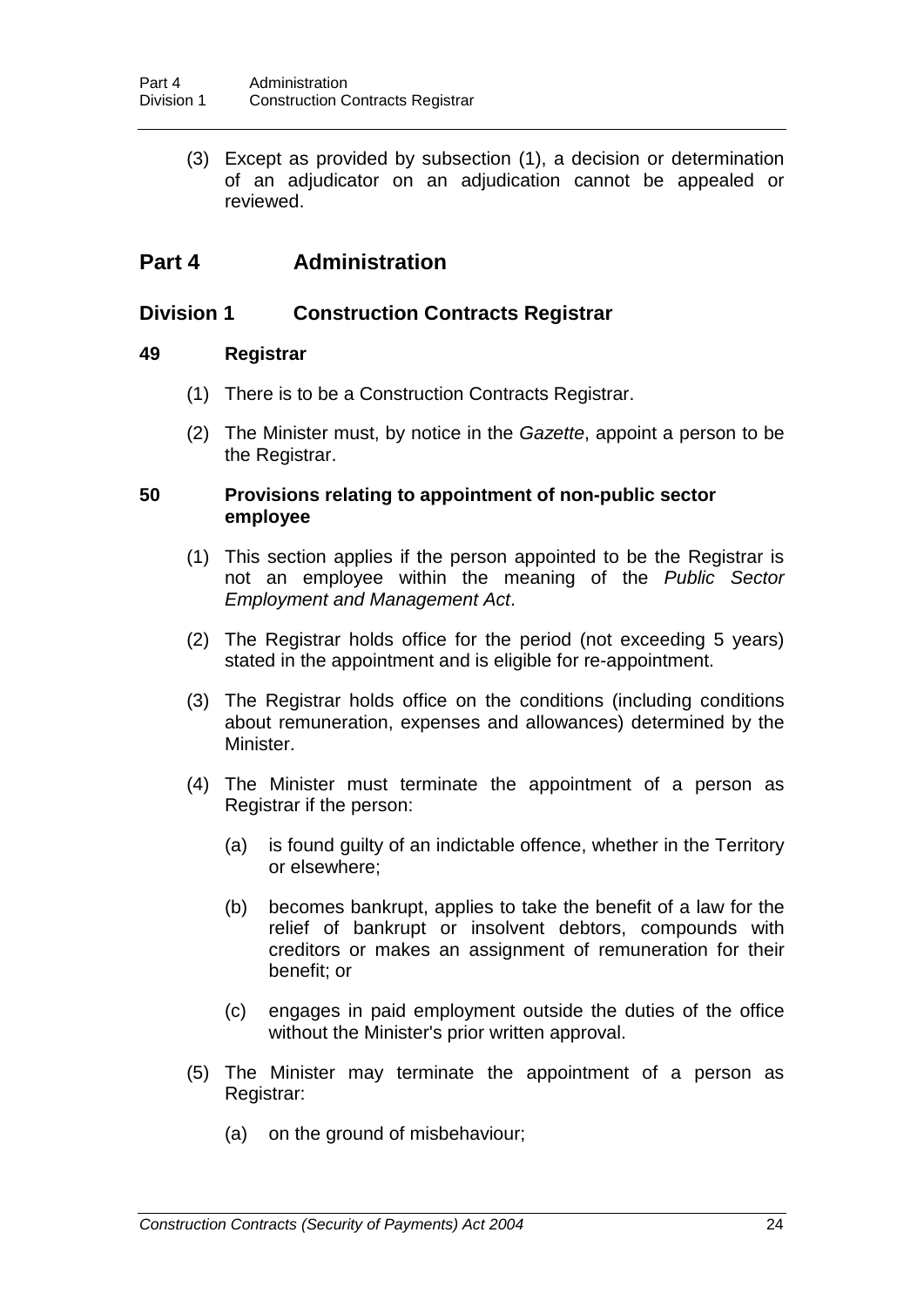- (b) on the ground of inability to satisfactorily perform the duties of the office, whether because of physical or mental incapacity or for any other reason;
- (c) if the person is guilty of misconduct of a kind that would, if the person were an employee within the meaning of the *Public Sector Employment and Management Act*, warrant dismissal under that Act; or
- (d) if the person is absent, without leave and without reasonable excuse, for 14 consecutive days or 28 days in any 12 months.
- (6) A termination under subsection (4) or (5) must be given in writing to the person.
- (7) The Minister may grant leave of absence to the Registrar on the terms the Minister considers appropriate.
- (8) The Registrar may resign from office by written notice given to the Minister.

### **51 Functions**

The Registrar has the functions conferred by this Act.

### **Division 2 Adjudicators and prescribed appointers**

#### **52 Registering adjudicators**

- (1) A natural person is eligible to be a registered adjudicator if the person has the qualifications and experience prescribed by the Regulations.
- (2) The Registrar may register a person as a registered adjudicator:
	- (a) on the application of the person; or
	- (b) on the nomination of a prescribed appointer.
- (3) The Regulations may prescribe a fee to be paid for making the application or nomination.
- (4) The Registrar must not register a person as a registered adjudicator unless satisfied the person is eligible to be registered.
- (5) The Registrar may cancel a person's registration as a registered adjudicator if satisfied the person:
	- (a) has ceased to be eligible to be registered; or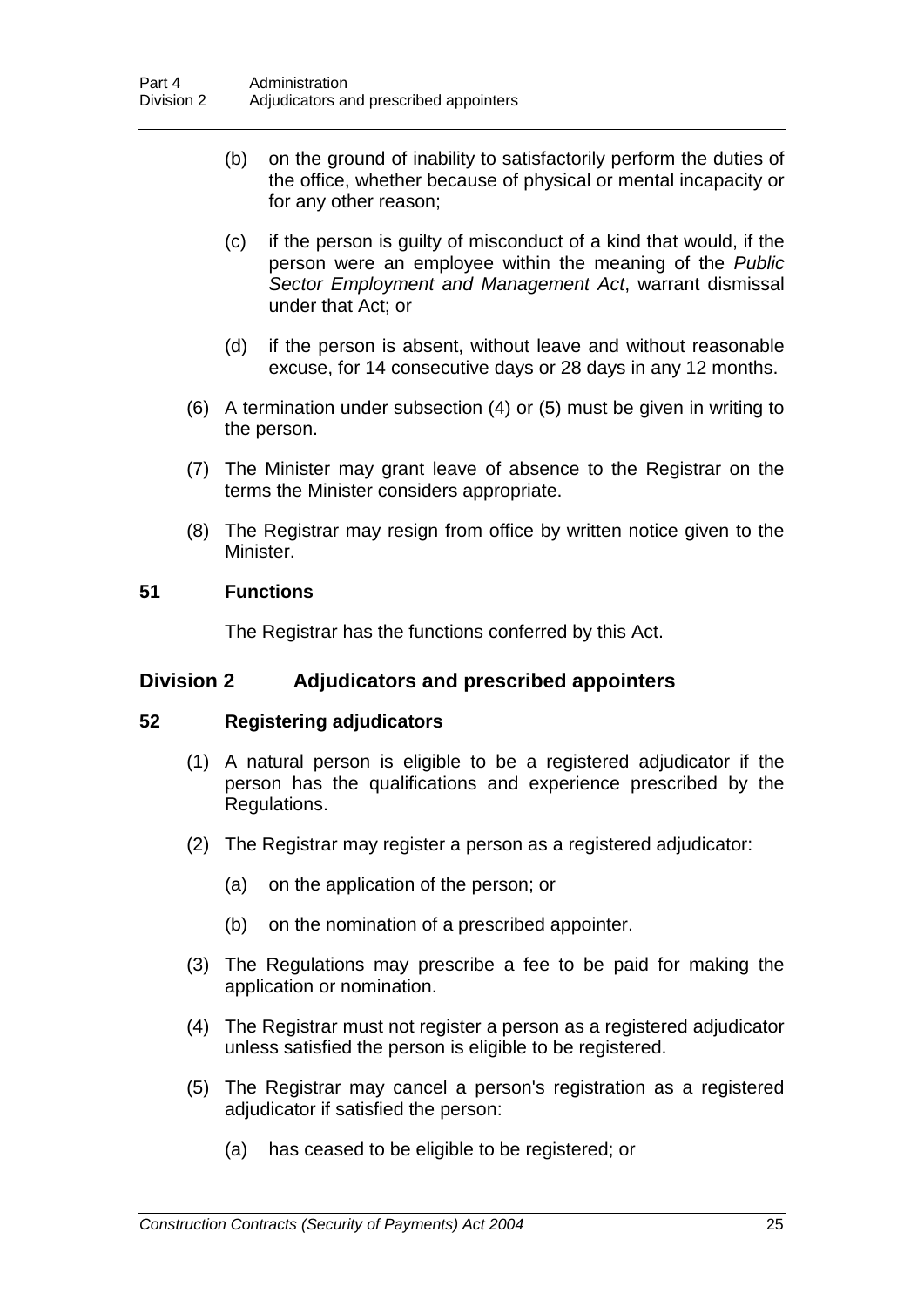- (b) has misconducted, or is incompetent or unsuitable to conduct, adjudications under Part 3.
- (6) The Registrar must keep a register of registered adjudicators and make it available for public inspection at no charge.
- (7) If the Registrar refuses to register a person as a registered adjudicator or cancels a person's registration as a registered adjudicator, the Registrar must give the person written notice stating the following:
	- (a) the decision;
	- (b) the reasons for the decision;
	- (c) the person may apply for a review of the decision to the Local Court within 28 days after receipt of the notice.

### **53 Review of registration decision**

A person who is aggrieved by a decision of the Registrar under section 52 to refuse to register the person as a registered adjudicator or to cancel the person's registration as a registered adjudicator may apply to the Local Court for a review of the decision.

### **54 Publication of adjudicators' decisions**

- (1) The Registrar must make available for public inspection at no charge the result or a report of the decisions of registered adjudicators.
- (2) The Registrar must ensure there is not included in the result or report made available under subsection (1):
	- (a) the identities of the parties to the adjudication; or
	- (b) any information in the determination identified under section 38(1)(e) as being not suitable for publication because of its confidential nature.

### **55 Adjudicators' and prescribed appointers' rates to be published**

- (1) A registered adjudicator or prescribed appointer must ensure the rate at which the adjudicator or appointer charges for work under this Act is published in a way approved by the Registrar.
- (2) Subsection (1) does not prevent any of the parties from agreeing on the rate to be charged by a registered adjudicator or prescribed appointer for work under this Act.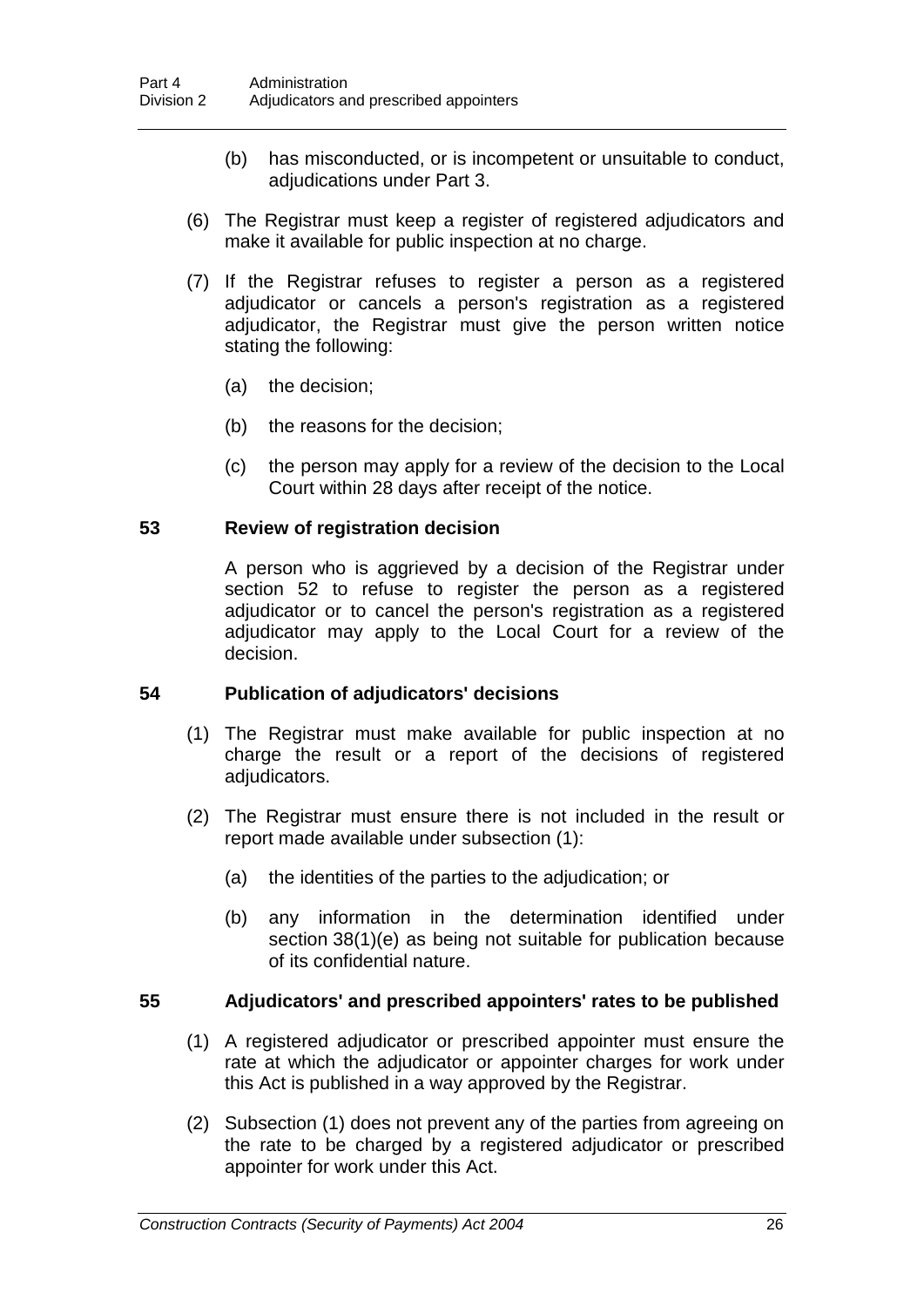(3) The published or agreed rate must not be more than the maximum rate prescribed by the Regulations.

### **Division 3 Miscellaneous provisions**

### **56 Protection from liability**

- (1) This section applies to a person who is or has been:
	- (a) an appointed adjudicator;
	- (b) a prescribed appointer; or
	- (c) the Registrar.
- (2) The person is not civilly or criminally liable for an act done or omitted to be done by the person in good faith in the exercise or purported exercise of a power, or the performance or purported performance of a function, under this Act.
- (3) Subsection (2) does not affect any liability the Territory would, apart from that subsection, have for the act or omission.

### **57 Evidentiary provisions**

- (1) A document purporting to be signed by the Registrar is taken to have been signed by the person who was at the time duly appointed as the Registrar in the absence of evidence to the contrary.
- (2) A certificate by the Registrar stating a person was or was not at a time or in a period, or is or is not, a registered adjudicator is proof of the content of the certificate in the absence of evidence to the contrary.

## **Part 5 Reviews of decisions**

### **58 Application of Part**

This Part applies to a person who:

- (a) under section 32 or 53, is entitled to apply to the Local Court for the review of a decision of the Registrar; or
- (b) under section 48(1), is entitled to apply to the Local Court for the review of an appointed adjudicator's decision under section 33(1)(a).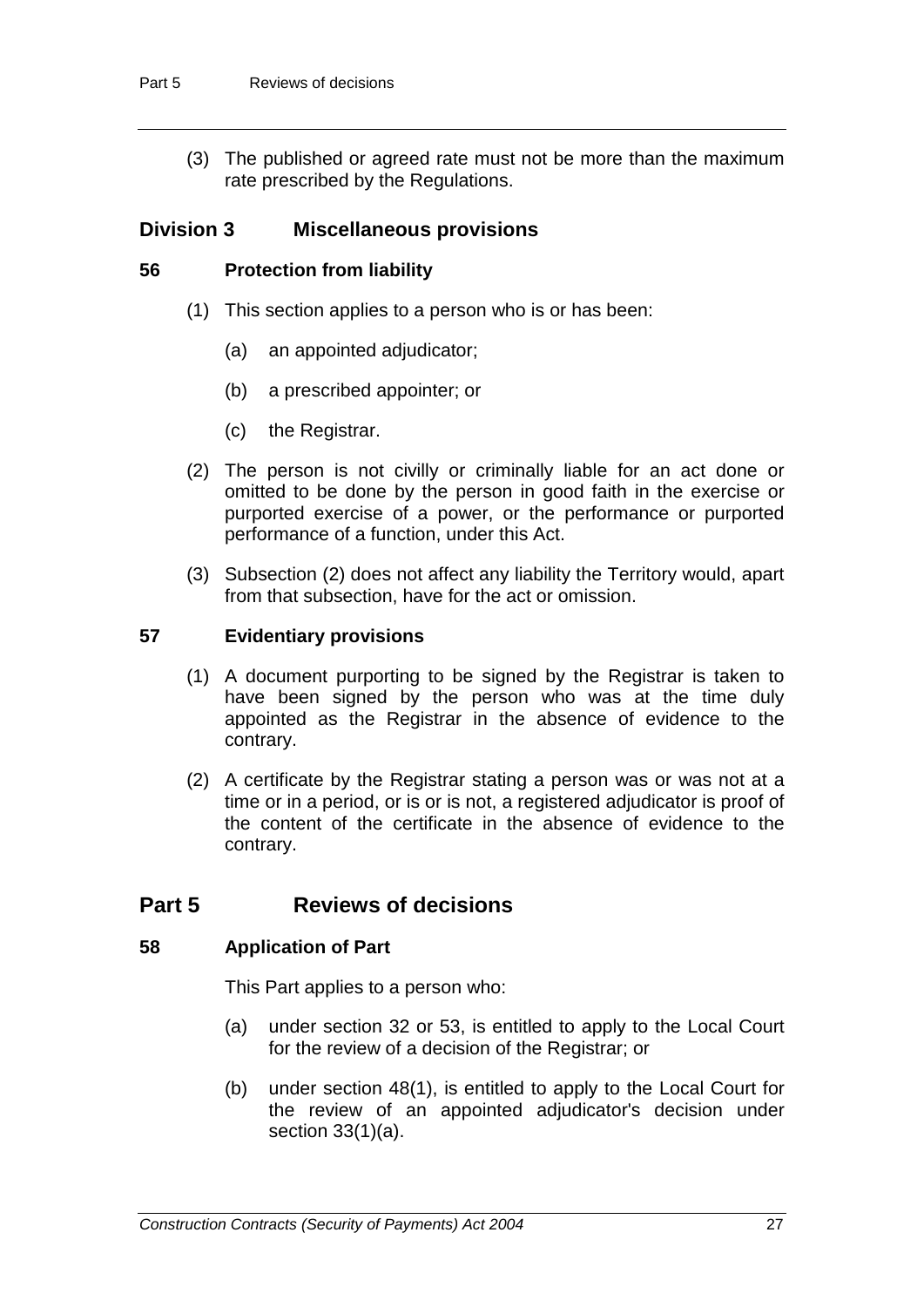### **59 Application for review**

The application must:

- (a) be made within 28 days after the person receives notice of the decision; and
- (b) state fully the grounds on which it is made.

### **60 Review by Local Court**

- (1) On receipt of the application, the Local Court must review the merits of the decision.
- (2) The review must be by way of hearing de novo.

### **61 Operation and implementation of decision**

- (1) The application does not affect the operation or implementation of the decision.
- (2) However, the Local Court may make an order staying or otherwise affecting the operation or implementation of so much of the decision as the Court considers appropriate to effectively hear and decide the application.
- (3) The order:
	- (a) is subject to any conditions stated in it; and
	- (b) has effect:
		- (i) for the period stated in it; or
		- (ii) if no period is stated in it until the Court has decided the application.

#### **62 Decision on review**

- (1) On reviewing the decision, the Local Court must make an order:
	- (a) confirming the decision;
	- (b) setting the decision aside and substituting its own decision; or
	- (c) for a decision under section  $33(1)(a)$  setting the decision aside.
- (2) If the Court makes an order under subsection (1)(b), the substituted decision is, for this Act (other than section 48(1) and this Part), taken to be the decision of the Registrar or appointed adjudicator.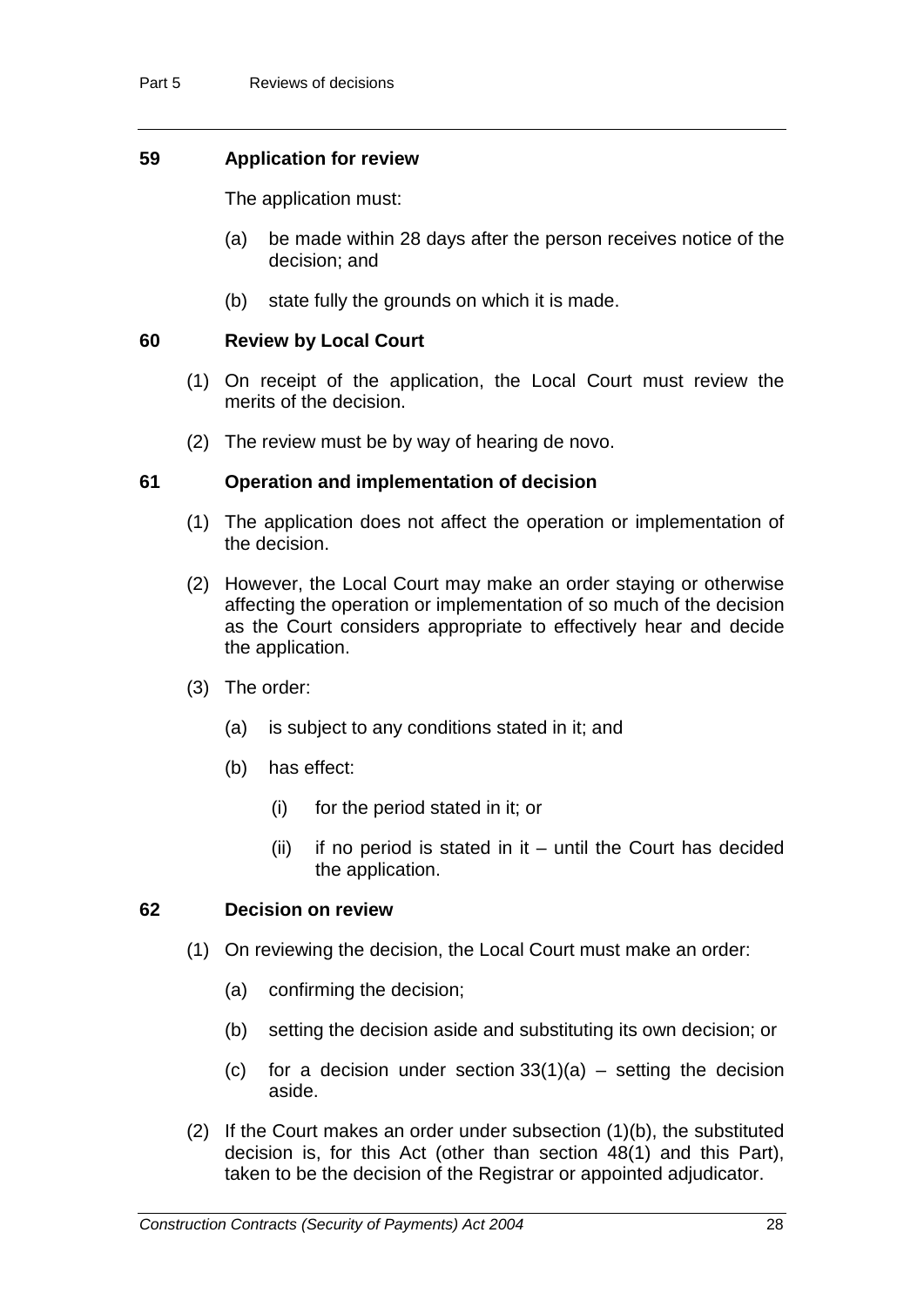(3) If the Court makes an order under subsection (1)(c), the Court must refer the matter back to the adjudicator with the directions the Court considers appropriate for making a determination under section 33(1)(b).

### **Part 6 Miscellaneous provisions**

### **63 Annual report**

- (1) The Chief Executive Officer of the Agency administering this Act must include in the Agency's annual report for each financial year a report about the operation and effectiveness of this Act for the year.
- (2) In this section:

*annual report* means the annual report mentioned in section 28 of the *Public Sector Employment and Management Act*.

### **64 Regulations**

- (1) The Administrator may make regulations, not inconsistent with this Act, prescribing matters:
	- (a) required or permitted to be prescribed; or
	- (b) necessary or convenient to be prescribed for carrying out or giving effect to this Act.
- (2) The Regulations may provide for any of the following:
	- (a) fees payable, and the refund (wholly or partly) of fees paid, under this Act;
	- (b) the practice and procedure in adjudications.
- (3) The Regulations may:
	- (a) make different provision in relation to:
		- (i) different persons or matters; or
		- (ii) different classes of persons or matters; or
	- (b) apply differently by reference to stated exceptions or factors.

### **65 Review of Act**

The Minister must, as soon as practicable, conduct a review of the first 5 years of operation of this Act.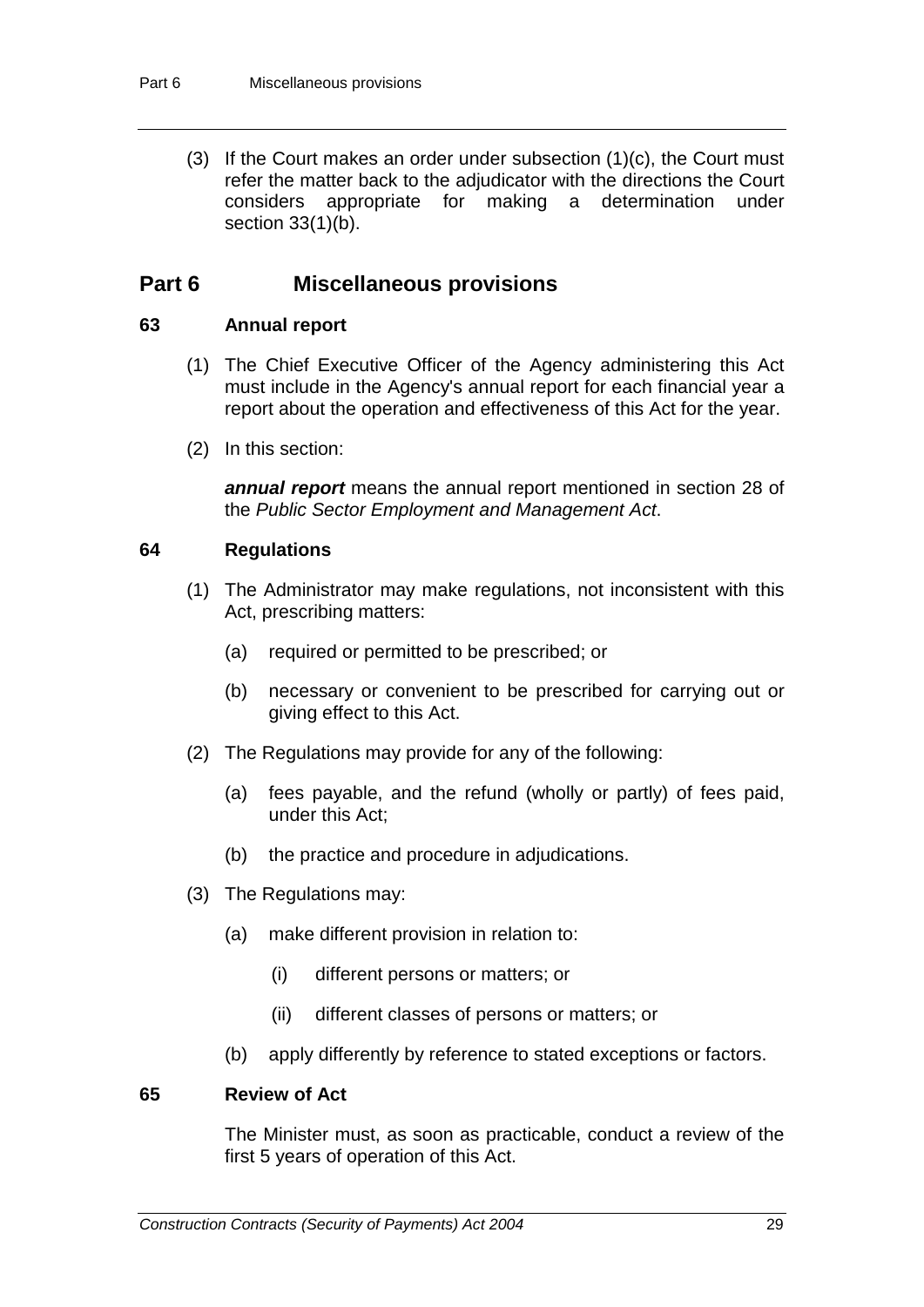# **Part 7 Repeals**

### **66 Repeal of Workmen's liens legislation**

The following Acts are repealed:

- (a) Act No. 575 of 1893 (SA) as it applies in the Territory;
- (b) the *Workmen's Liens Amendment Act 2002* (Act No. 17, 2002).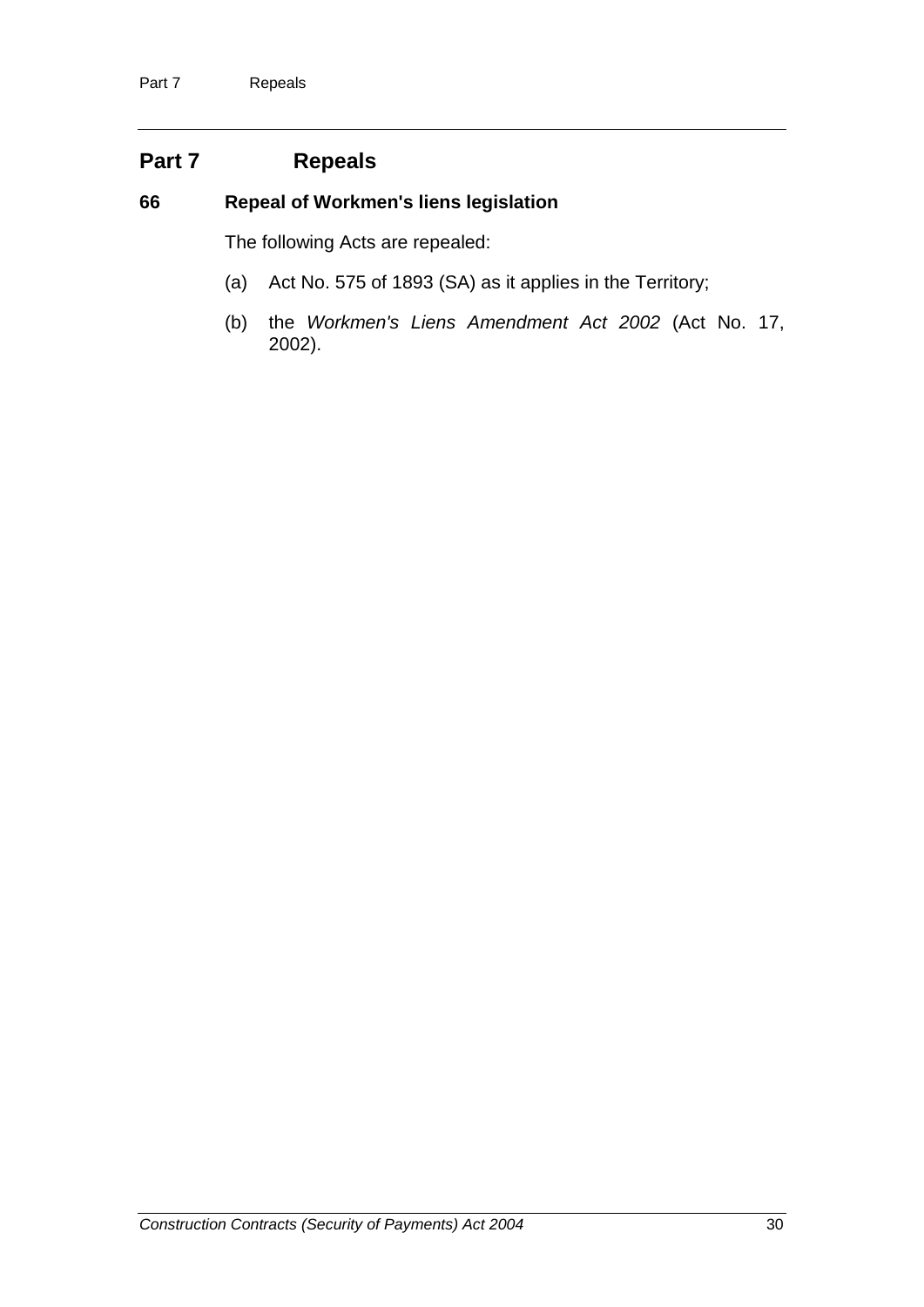## **Schedule Implied provisions**

sections 16 to 24 (inclusive)

### **Division 1 Variations**

### **1 Variations must be agreed**

The contractor is not bound to perform any variation of its obligations unless the contractor and the principal have agreed on:

- (a) the nature and extent of the variation of the obligations; and
- (b) the amount, or a way of calculating the amount, that the principal must pay the contractor in relation to the variation of the obligations.

### **Division 2 Contractor's entitlement to be paid**

### **2 Contractor entitled to be paid**

- (1) The contractor is entitled to be paid a reasonable amount for performing its obligations.
- (2) Subclause (1) applies whether or not the contractor performs all of its obligations.

#### **Division 3 Claims for progress payments**

#### **3 Entitlement to make claim**

The contractor is entitled to make one or more claims for a progress payment in relation to the contractor's obligations it has performed and for which it has not been paid by the principal.

#### **4 When claim can be made**

- (1) A claim by the contractor for a progress payment can be made at any time after the contractor has performed any of its obligations.
- (2) The making of a claim for a progress payment does not prevent the contractor from making another claim for an amount payable to the contractor under or in connection with this contract.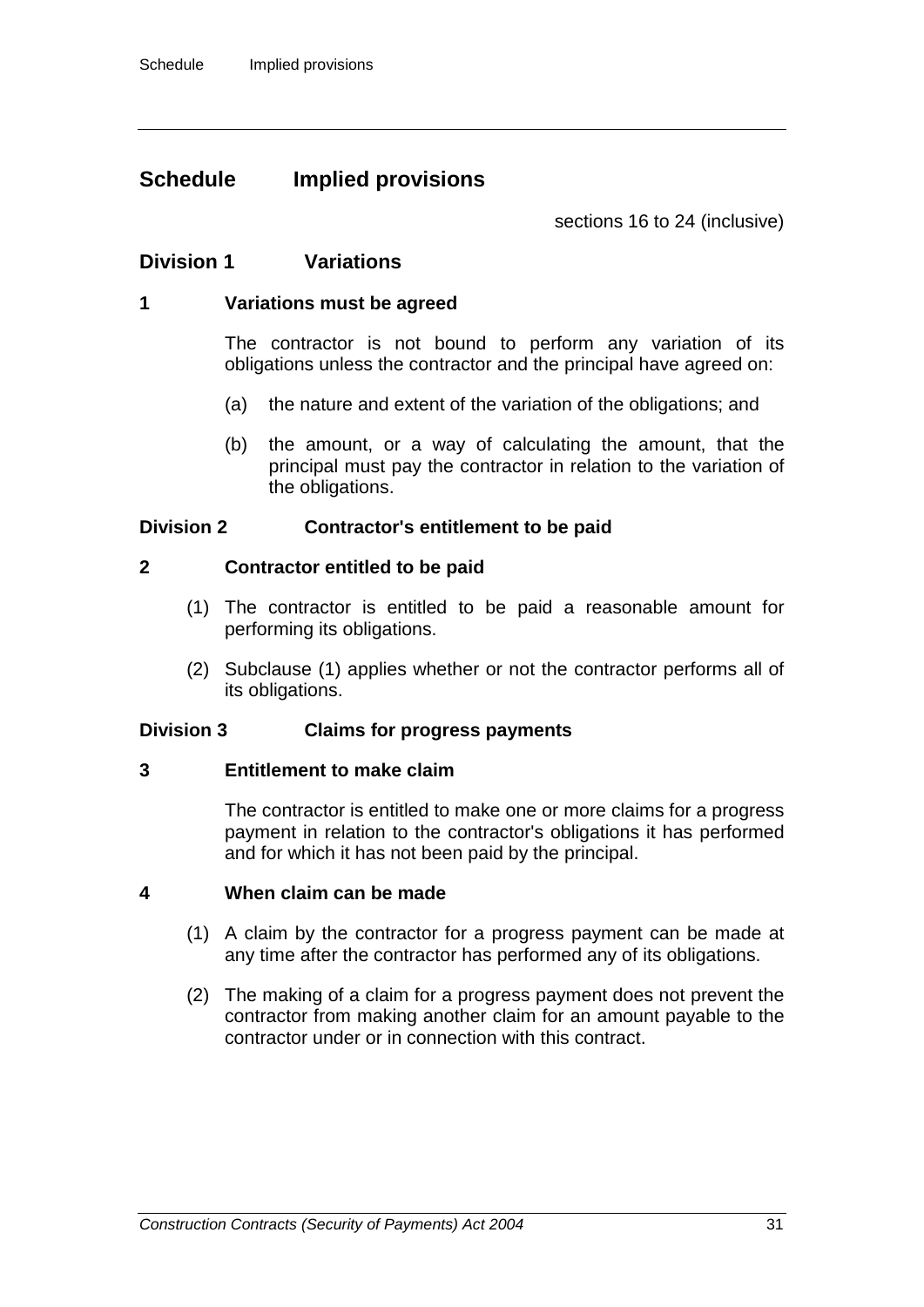### **Division 4 Making claims for payment**

### **5 Content of claim for payment**

- (1) A payment claim under this contract must:
	- (a) be in writing;
	- (b) be addressed to the party to which the claim is made;
	- (c) state the name of the claimant;
	- (d) state the date of the claim;
	- (e) state the amount claimed;
	- (f) for a claim by the contractor itemise and describe the obligations the contractor has performed and to which the claim relates in sufficient detail for the principal to assess the claim;
	- (g) for a claim by the principal describe the basis for the claim in sufficient detail for the contractor to assess the claim;
	- (h) be signed by the claimant; and
	- (i) be given to the party to which the claim is made.
- (2) For a claim by the contractor, the amount claimed must be calculated in accordance with this contract or, if this contract does not provide a way of calculating the amount, the amount claimed must be:
	- (a) if this contract states that the principal must pay the contractor one amount (the *contract sum*) for the performance by the contractor of all of its obligations under this contract (the *total obligations*) – the proportion of the contract sum that is equal to the proportion that the obligations performed and detailed in the claim are of the total obligations;
	- (b) if this contract states that the principal must pay the contractor in accordance with rates stated in this contract – the value of the obligations performed and detailed in the claim calculated by reference to the rates; or
	- (c) otherwise a reasonable amount for the obligations performed and detailed in the claim.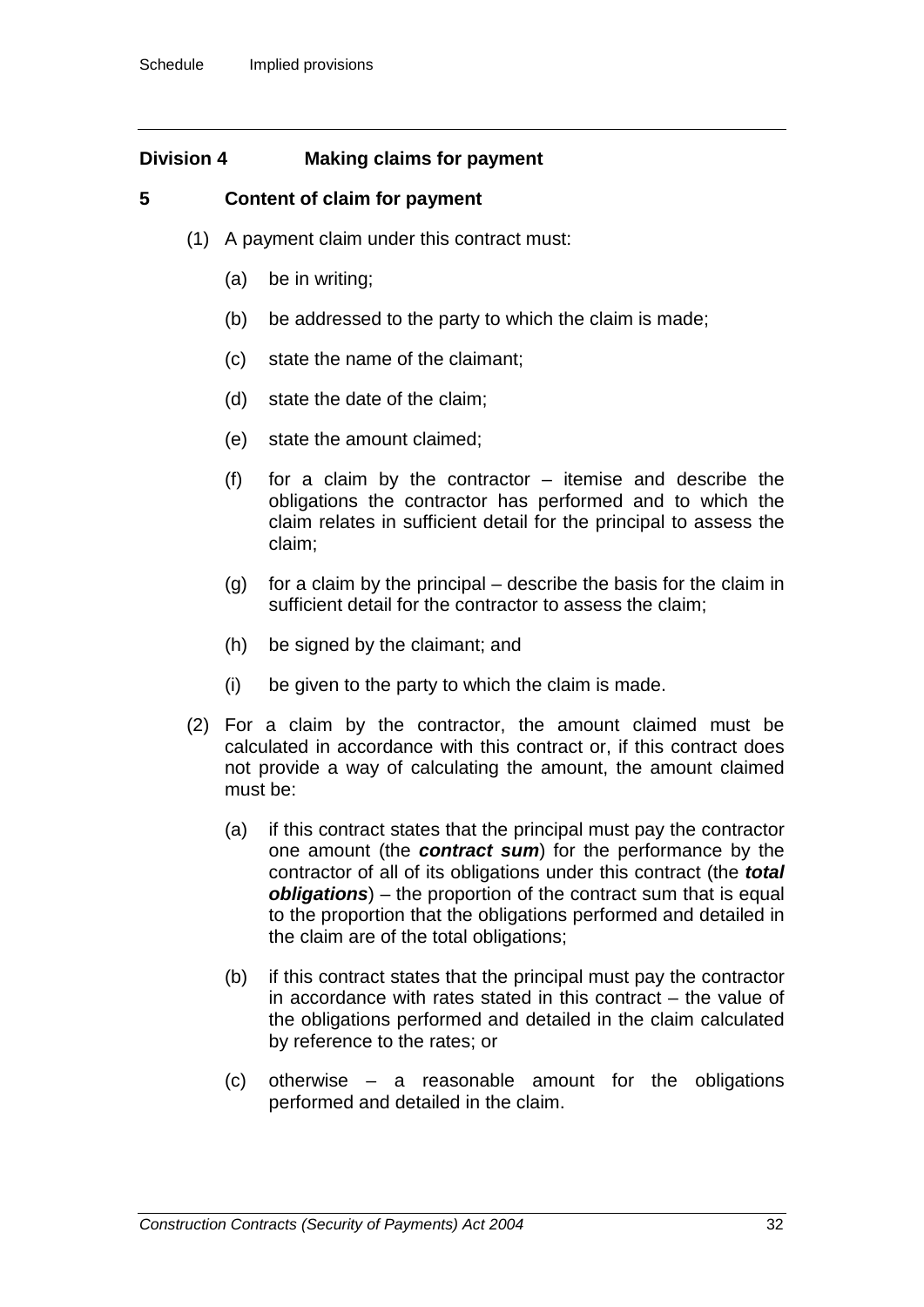(3) Subclause (2) does not prevent the amount claimed in a progress claim from being an aggregate of amounts calculated under one or more of subclause (2)(a), (b) and (c).

### **Division 5 Responding to payment claims**

### **6 Responding to payment claim by notice of dispute or payment**

- (1) This clause applies if:
	- (a) a party receives a payment claim under this contract; and
	- (b) the party:
		- (i) believes the claim should be rejected because the claim has not been made in accordance with this contract; or
		- (ii) disputes the whole or part of the claim.
- (2) The party must:
	- (a) within 10 days after receiving the payment claim:
		- (i) give the claimant a notice of dispute; and
		- $(ii)$  if the party disputes part of the claim pay the amount of the claim that is not disputed; or
	- (b) within 20 days after receiving the payment claim, pay the whole of the amount of the claim.
- (3) The notice of dispute must:
	- (a) be in writing;
	- (b) be addressed to the claimant;
	- (c) state the name of the party giving the notice;
	- (d) state the date of the notice;
	- (e) identify the claim to which the notice relates;
	- (f) if the claim is being rejected under subclause  $(1)(b)(i)$  state the reasons for believing the claim has not been made in accordance with this contract;
	- (g) if the claim is being disputed under subclause  $(1)(b)(ii)$  identify each item of the claim that is disputed and state, for each of the items, the reasons for disputing it; and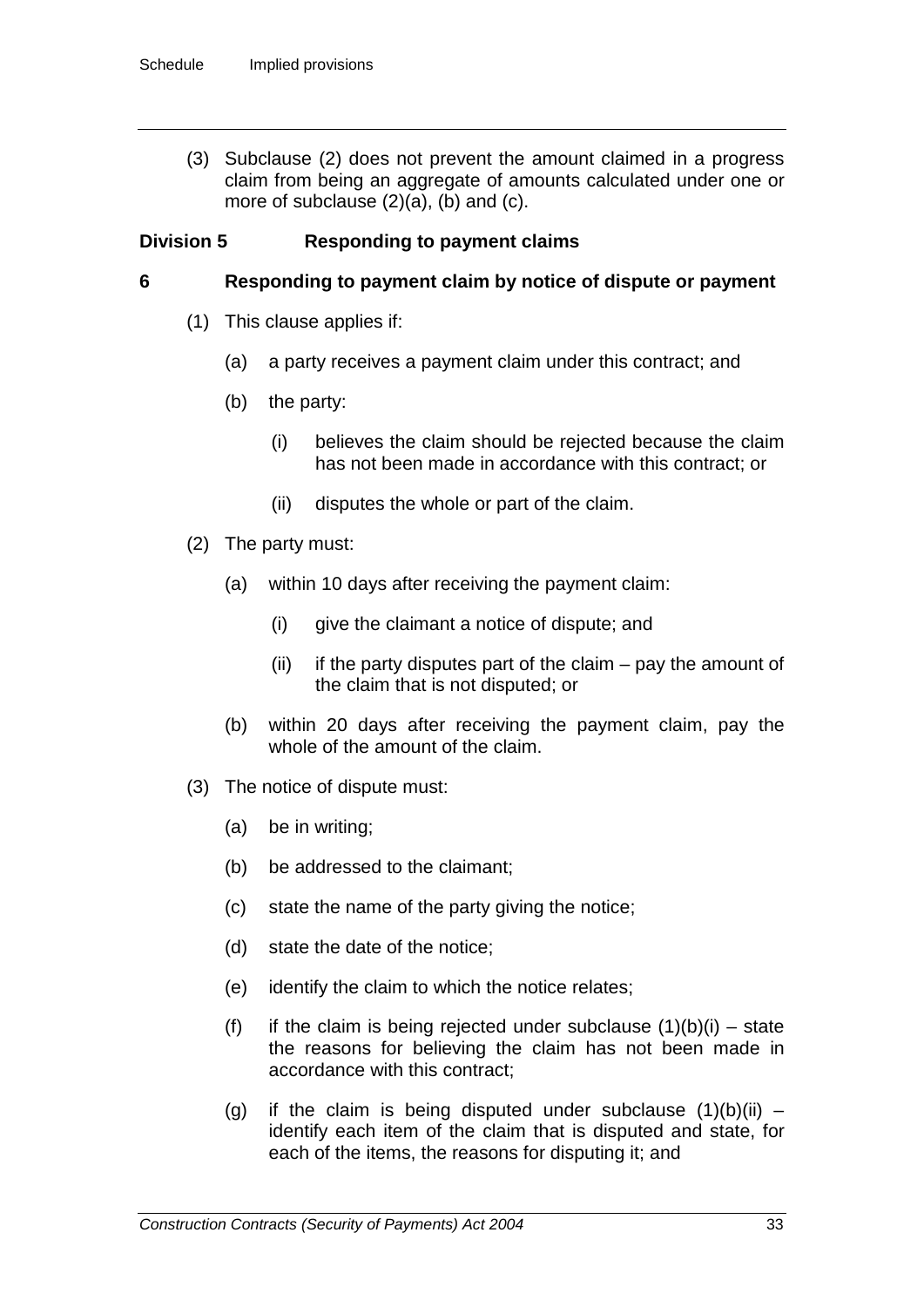- (h) be signed by the party giving the notice.
- (4) If under this contract the principal is entitled to retain part of an amount payable by the principal to the contractor:
	- (a) subclause (2)(b) does not affect the entitlement; and
	- (b) the principal must advise the contractor in writing (either in a notice of dispute or separately) of an amount retained under the entitlement.

#### **Division 6 Interest on overdue payments**

#### **7 Interest payable on overdue payments**

- (1) Interest is payable on the part of an amount that is payable under this contract by a party to another party on or before a certain date but which is unpaid after that date.
- (2) The interest must be paid for the period beginning on the day after the date on which the amount is due and ending on and including the date on which the amount payable is paid.
- (3) The rate of interest at any time is equal to that prescribed by the Regulations for that time.

#### **Division 7 Ownership of goods**

#### **8 When ownership of goods supplied by contractor passes**

- (1) Subclause (2) applies to goods that are:
	- (a) related to construction work; and
	- (b) supplied to the site of the construction work by the contractor under its obligations under this contract.
- (2) The ownership of the goods passes from the contractor when whichever of the following happens first:
	- (a) the contractor is paid for the goods;
	- (b) the goods become fixtures.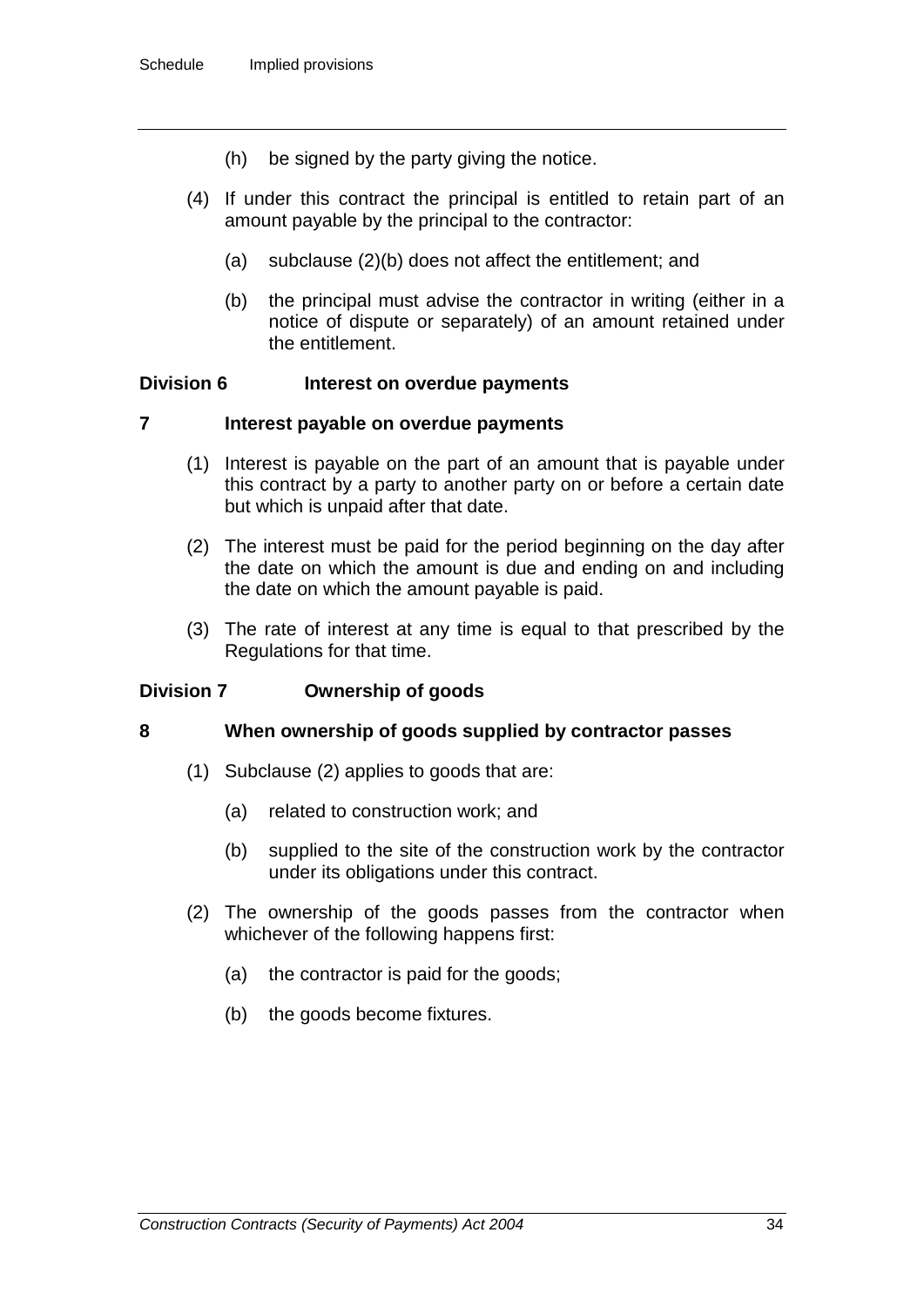### **Division 8 Duties about unfixed goods on insolvency**

### **9 Duties of principal and other persons about unfixed goods on insolvency**

- (1) This clause applies if:
	- (a) goods that are related to construction work have been supplied to the site of the construction work by the contractor under its obligations under this contract;
	- (b) the contractor has not been paid for the goods;
	- (c) the goods have not become fixtures;
	- (d) ownership of the goods has not passed from the contractor;
	- (e) the goods are in the possession of or under the control of:
		- (i) the principal; or
		- (ii) a person for whom, directly or indirectly, the principal is performing construction work or to whom, directly or indirectly, the principal is supplying goods or services that are related to construction work; and
	- (f) the principal or that person becomes an insolvent.
- (2) The principal and the person must not, during the insolvency, allow the goods to become fixtures or to fall into the possession of or under the control of another person (other than the contractor) except with the prior written consent of the contractor.
- (3) In addition, the principal and the person must allow the contractor a reasonable opportunity to repossess the goods.
- (4) In this clause:

#### *insolvent* means:

- (a) for a natural person an insolvent under administration within the meaning of the Corporations Act 2001; or
- (b) for a body corporate an externally-administered body corporate within the meaning of the Corporations Act 2001.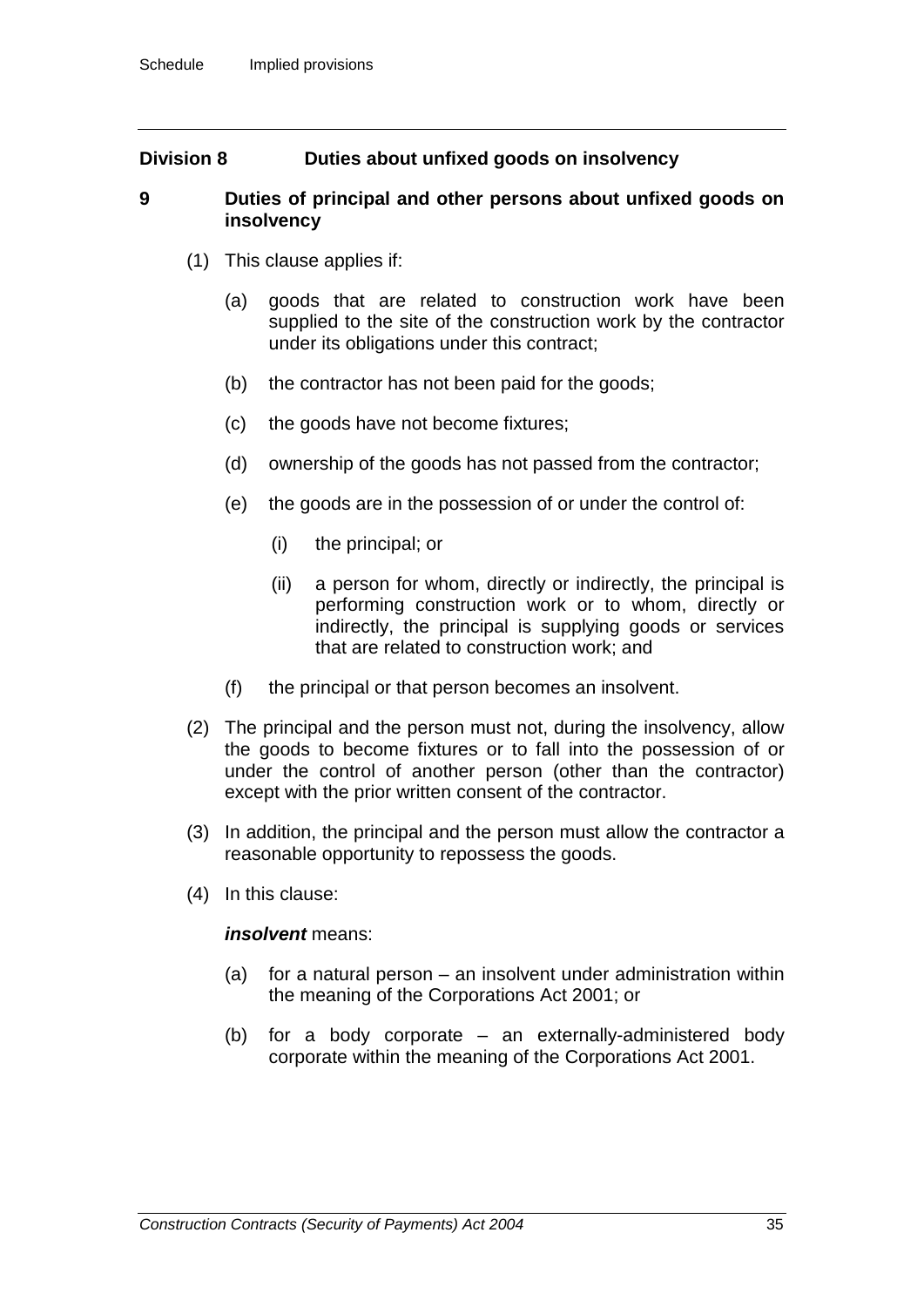### **Division 9 Retention money**

### **10 Retention money to be held on trust**

If the principal retains from an amount payable by the principal to the contractor for the performance by the contractor of its obligations part of that amount (the *retention money*), the principal holds the retention money on trust for the contractor until whichever of the following happens first:

- (a) the retention money is paid to the contractor;
- (b) the contractor agrees in writing to give up any claim to the retention money;
- (c) the retention money ceases to be payable to the contractor under this contract;
- (d) an adjudicator, arbitrator or other person or a court or other body.